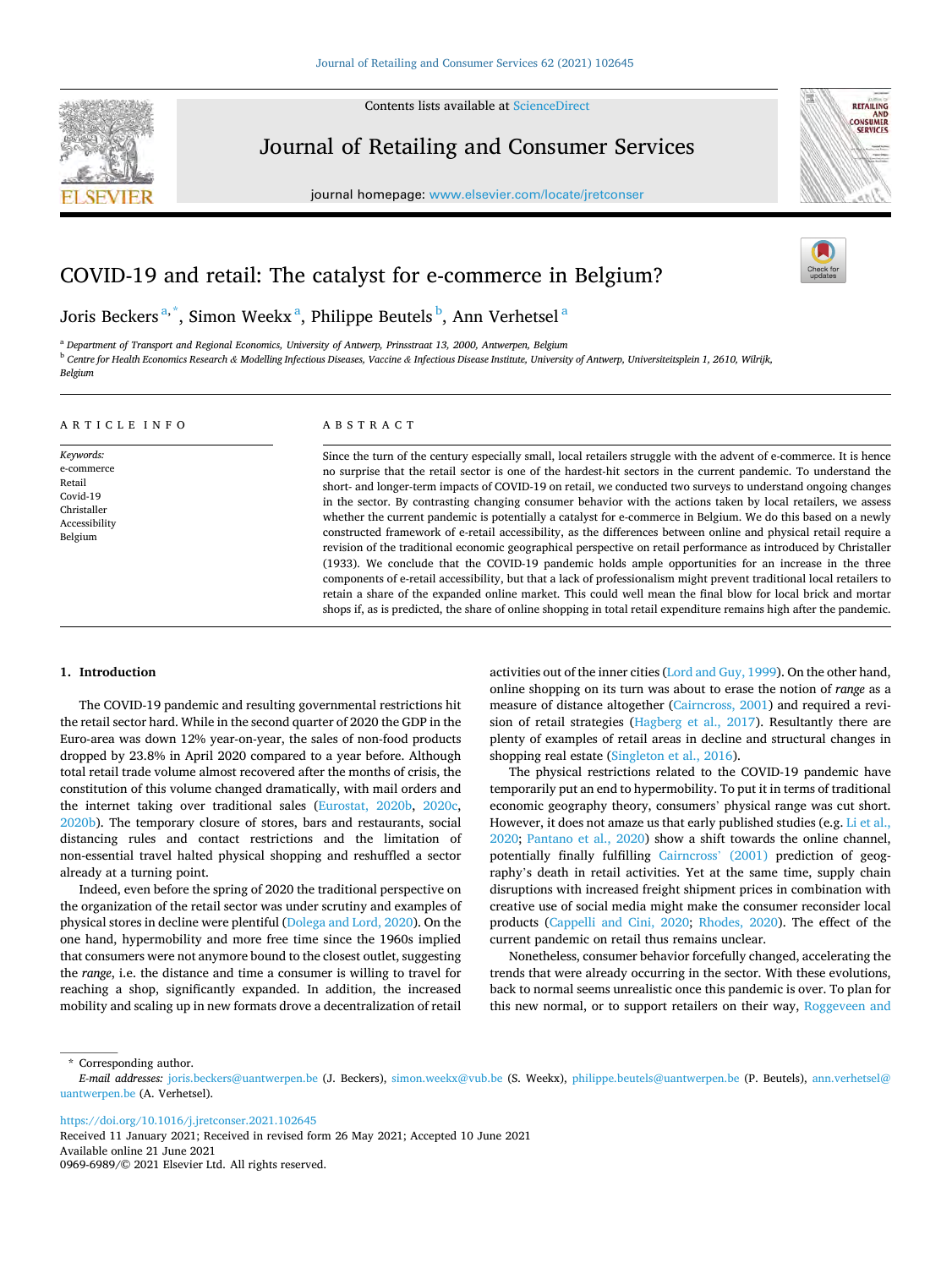<span id="page-1-0"></span>[Sethuraman \(2020\)](#page-11-0) urge academics to start with the assessment of both short- and longer-term impacts of the pandemic on consumer behavior. Early studies provide insights from Germany and Canada ([Dannenberg](#page-10-0)  [et al., 2020;](#page-10-0) [Goddard, 2020\)](#page-10-0). Yet, this paper goes one step further by making use of a dual perspective, i.e. by combining changes/disruptions both from the side of the consumer and from the retailer. By contrasting both perspectives we want to answer the following question: is COVID-19 the catalyst for e-commerce among local retailers in Belgium? In this study restaurants and bars are included as retailers because we discuss the presence of an online channel in the sector. As take-away, the level of service within the establishment becomes irrelevant, turning restaurants and bars into product vendors similar to for example grocery stores. In this study we focus specifically on *local* retailers as they are a key player in the urban economy, yet with limited online presence before the COVID-19 pandemic. Given their limited size and hence capacities for mitigation, we assume they are more vulnerable to current impacts than franchises.

In the next section, we first provide an overview of evolutions in the retail sector until the spring of 2020. Next we propose a new framework of retail accessibility in an e-commerce context to better study the impacts of COVID-19. We feel such an innovative approach is necessary because the differences between online and physical retail require an update of the traditional geographical perspective on retail performance as introduced by [Christaller \(1933\)](#page-10-0). After introducing our methodology in section [3,](#page-3-0) the results of two separate surveys are presented. First, one subset of the then-weekly online COVID-19 survey organized by the University of Antwerp in collaboration with Hasselt University and KU Leuven ([https://www.uantwerpen.be/en/projects/corona-study/\)](https://www.uantwerpen.be/en/projects/corona-study/) resulted in over 80,000 questionnaires completed by consumers on the changes in their shopping behavior in Belgium. A second survey questioned over 200 small businesses about their mitigation strategies in Flanders, the northern part of Belgium. In the fifth section of this paper, we discuss the opportunities of improving e-retail accessibility based on the findings of both surveys. We conclude this paper in the last section by reflecting on the actions of retailers and discuss whether they made the most of the opportunities, or that missed chances mean the final blow for local brick and mortar shops.

### **2. Retail structure and the impact of COVID-19**

Christaller's central place theory (CPT) attempts to explain the hierarchical organization of retail (and other activities) based on two spatial and economic concepts: threshold and range. The former is the minimal quantity of consumption required for an establishment to survive. The latter is the maximum distance that consumers are willing to travel. The dimensions of the service area then result from the combination of threshold and range. With these concepts, the supply in a retail center can be predicted based on the number of consumers able and willing to travel to a certain location [\(Christaller, 1933\)](#page-10-0). The theory also provides the opportunity to assess location decisions in a retail context. In effect, an establishment can only survive when its threshold of consumption is met within the range that consumers are willing to travel.

One of the assumptions underpinning the CPT was an isotropic landscape with equal transportation costs in all directions. These assumptions hold quite well to describe traditional retail landscapes but became under scrutiny due to suburbanization and sprawl of retail and other activities since the 1960s ([Cant, 2019\)](#page-10-0). The growth in the use of private cars combined with a shortening of working hours increased consumer's range and allowed people to move out of urban areas to suburban and sprawled locations [\(Verhetsel et al., 2010](#page-11-0)). This evolution reshuffled urban hierarchies as (i) people were not bound to the closest retailer anymore and (ii) congestion and parking issues decreased the attractiveness of existing retail infrastructure. Hence, retail activities followed the decentralization of population and unbundled from the inner cities towards peripheral locations such as (strip)malls ([Lord and](#page-10-0)  [Guy, 1999](#page-10-0); [Verhetsel](#page-11-0) et al. forthcoming). While recent empirical studies

do find prove for the prevalence of Christaller's urban hierarchies (see e. g. [Morrill, 1987;](#page-10-0) [Neal, 2011](#page-10-0); [van Meeteren and Poorthuis, 2018](#page-11-0)), the fundamental concepts of range and threshold to define hierarchies in a retail context required a revision. In that line, [Dennis et al. \(2002\)](#page-10-0) uses examples of the locations of the (then) biggest shopping malls in the world to put forward the notion of attractiveness as a better explaining variable. The authors refer to the definition of attractiveness of a retail center by [McGoldrick and Thompson \(1992\)](#page-10-0) as "a bundle of expected costs and rewards", which is linked to both of Christaller's concept because it considers the supply of goods present at a certain center as well as the costs to reach it.

Different measures of store attractiveness are identified in the literature (e.g. [El-Adly, 2007](#page-10-0); [Teller, 2008](#page-11-0)), with the total retail surface being a popular proxy ([Newing et al., 2015\)](#page-10-0). However, to be used in Christaller's framework, such measures are too often limited to the "expected rewards", ignoring the "expected costs". Considering this, we propose to link the concepts of range and threshold to the broader definition of accessibility as presented by [Geurs and van Wee \(2004\)](#page-10-0). The authors define four accessibility components [\(Fig. 1](#page-2-0)): land use, individual, transportation and temporal. The interaction between demand and supply at certain locations, the personal needs and opportunities of individuals, the characteristics of the transport system and the availability of opportunities at different times of the day, impact both the "expected costs" and "expected rewards" and thus the broader concept of attractiveness. While this is strongly linked to the willingness of a consumer to travel a certain distance (range), the four factors at the same time define the threshold a retailer might need. For example, the competition for space between different land uses raises a retailer's investment and thus the minimum consumption necessary to survive. The consideration of using accessibility to discuss retail location choices is in line with the quantitative part of the retail geography literature which models the success of retail establishments via spatial interaction models (SIM). These models have their origins in gravity modelling derived from Newtonian physics and have a long history as an applied retail location tool (i.e. [Birkin et al., 2017;](#page-9-0) [Huff, 1963](#page-10-0); [Lakshmanan and](#page-10-0)  [Hansen, 1965](#page-10-0)).

Whilst such models have been used successfully to locate physical stores in cooperation with businesses, the advent of e-commerce poses another complexity on the theoretical consideration of the retail landscape. This change for retailers is multidimensional in the sense that digitalisation brings multiple challenges to the retail concept [\(Grewal](#page-10-0)  [et al., 2017](#page-10-0); [Hagberg et al., 2016](#page-10-0)). Technology has transformed the world into a showroom without walls [\(Brynjolfsson et al., 2013](#page-10-0)), reshaping traditional retail settings that now include consumers' homes. This calls for a reconsideration of retail business models [\(Caro et al.,](#page-10-0)  [2020\)](#page-10-0). With pure online players such as Amazon as early adopters, retail franchises followed swift in the adoption of online offerings, pursuing a multichannel strategy ([Reynolds, 2002](#page-11-0)). The management of different channels however proved to be a difficult task for small retailers ([Lewis](#page-10-0)  [and Cockrill, 2002\)](#page-10-0). [Boschma and Weltevreden \(2008\)](#page-10-0) for example empirically found a significant link between company size and e-commerce adoption and attributed this to the presence of resources. With the omnipresence of mobile devices and fast internet, and in line with the general shift towards an 'on-demand' economy [\(Frenken and Schor,](#page-10-0)  [2017\)](#page-10-0), the retail landscape continues to change. As different channels are linked to different steps in the consumer's path to purchase, consumers now have new "expected costs and rewards" consisting of a consistent retail offer and seamless transition from one channel to another, including free home deliveries or in-store pick-ups [\(Melero](#page-10-0)  [et al., 2016\)](#page-10-0).

This requires a reconsideration of retail accessibility as introduced above. The rise of the internet has been termed plenty of times the death of distance, and this concern is especially relevant within the retail context ([Cairncross, 2001; Lendle et al., 2016](#page-10-0)). In theory, the webspace is unlimited and hence there is no competition for locations anymore. Consumers from all around the world have equal access to an online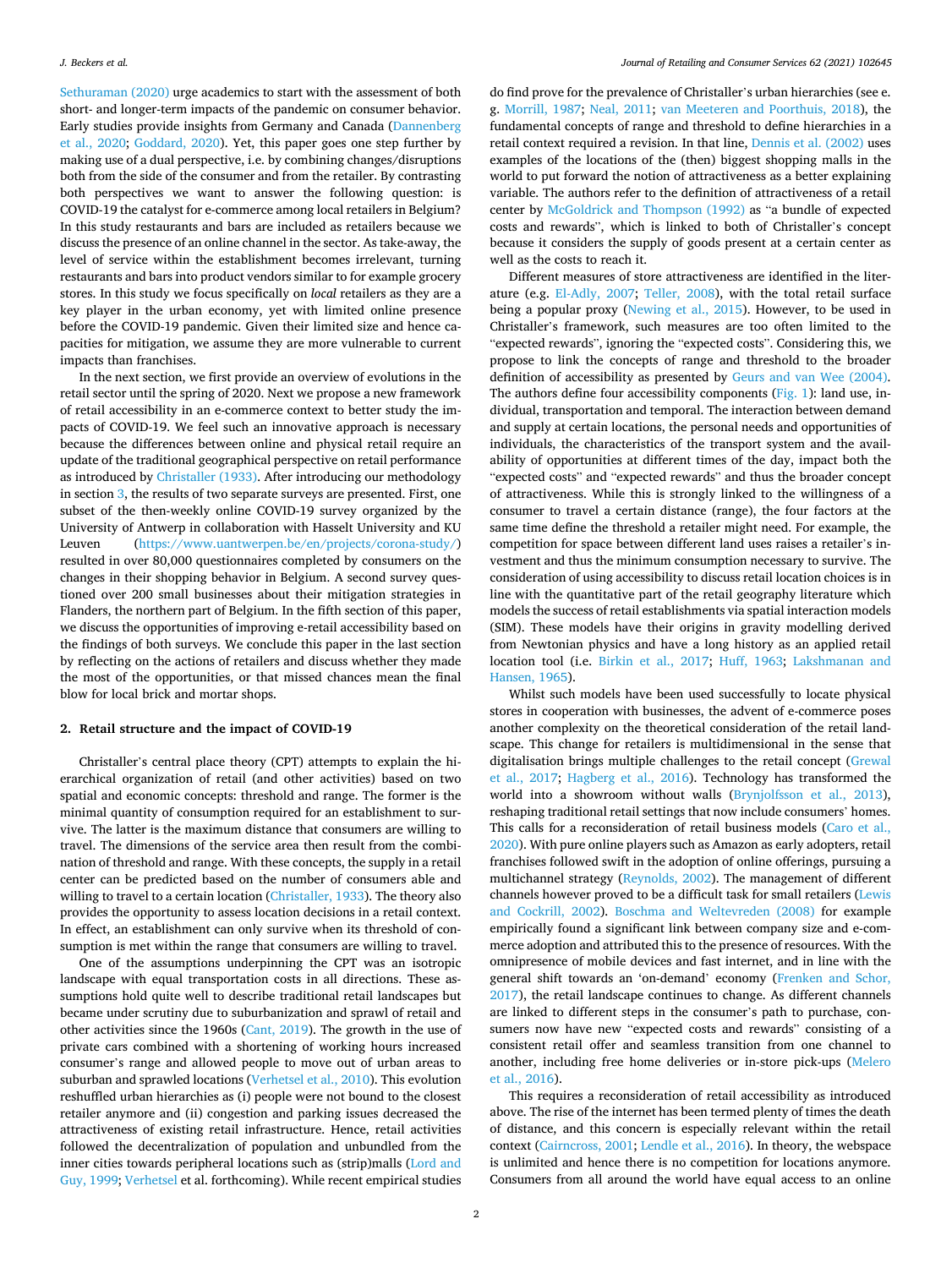<span id="page-2-0"></span>

**Fig. 1.** Accessibility in online retail.

store also implying that the online retailer has the rest of the world as a competitor. As a result, the first accessibility component has become irrelevant. However, both the demand and the supply of e-commerce are bound by geographical borders, yet in different ways compared to traditional retail activities. On the one hand, empirical studies on online/offline consumer behavior do prove that online shopping is a spatial activity where small area variations in demand are driven by the complex interrelationships between consumer propensity to order online and the localized provision of (e− )retail services [\(Beckers et al., 2018](#page-9-0); [Hood et al., 2020; Kirby-Hawkins et al., 2019\)](#page-10-0). Not only who buys online depends on his or her geographical location, but also the choice for the online store seems to be geographically bounded. For example, within Europe an estimated 24% of total B2C e-commerce turnover is generated by cross-border sales [\(Ecommerce News, 2020\)](#page-10-0). While this is a significant number, it does indicate an overwhelming majority of "local" online retail purchases. On the other hand, the delivery of online ordered products comes at high costs. Distance matters for the shipping of online purchased goods, especially as shipment sizes decrease to the extent of one parcel per shipment, and hence transport costs go up. This is especially true for the last part of the distribution chain, i.e. the last mile (Cárdenas et al., 2017). Pick-up locations, store deliveries and warehouses all need to be within travel distance of the consumer, which is not always the case ([Sanchez-Diaz et al., 2021](#page-11-0)). As a result, retailers indicate transportation as the major barrier for extending their catchment area and only less than half of the EU enterprises with an online channel has foreign customers ([Eurostat, 2020a\)](#page-10-0). For restaurants and bars selling food and drinks online, but also for farmers and other vendors of fresh products, this *Temporal component* is an even more restrictive part of their accessibility.

Given this discussion, the other three physical accessibility components do remain relevant, be it in a different form. First, the individual component seems to have gained even more traction, with the rise of the on-demand economy and the demand for ever more personalization in goods and services ([2Flow, 2017](#page-10-0); [Gevelber, 2017](#page-10-0); [Jaconi, 2014](#page-10-0)). Second, transport infrastructure indicated how easy one could reach a physical shop by a transport mode. This component originally was related to both passenger and freight transport. Considering the passenger component, we mentioned earlier that, online, one could potentially access any site equally easy. However, this is currently not

the case due to variation in webshop infrastructure. For example, one can imagine an online store with different language versions generates more traffic than a single-language one. Third, while online stores offer a 24/7 shopping experience, the delivery of the goods is subject to temporal constraints. Depending on where the logistics infrastructure is located, goods can be delivered within hours ("instant deliveries") or may take weeks to arrive.

The only way for the majority of retailers to meet the new consumer demand and thus achieve such retail accessibility, is a profound integration between channels [\(Verhoef et al., 2015\)](#page-11-0). [Herhausen et al. \(2015\)](#page-10-0)  showed that such omnichannel strategy provides more synergies than cannibalization and offers the retailer competitive advantages over pure online players. Some examples for small retailers are their knowledge of the local consumer, their ability to quickly react to changes in consumer behavior and the potential of providing a personal service which differentiates them from an Amazon, Alibaba or Zalando [\(Quinn et al.,](#page-10-0)  [2013\)](#page-10-0). However, local stores seem to remain reluctant to open an online channel [\(Bollweg et al., 2020\)](#page-10-0). By neglecting their online channel, they miss out on providing the demanding consumer with a full omnichannel experience, limiting their e-retail accessibility. Also, in terms of the *Web infrastructure* component, local retailers that do invest in online presence, tend to suffer from practical issues associated with opening and running a website often resulting in websites that are suboptimal and poorly maintained. Finally, the last component seems to pose the largest barrier ([Gessner and Snodgrass, 2015](#page-10-0)). Due to limited volumes, shipments are more expensive and especially for cross-border web sales, transport charges are the main impediment ([Eurostat, 2020a](#page-10-0)). On a local level, however, the physical outlets of local shops do continue to play a fundamental role in the local provision of goods and often serve as a local social hub [\(Clarke and Banga, 2010\)](#page-10-0).

The arrival of COVID-19 and resulting governmental actions provide another retail reshuffling. Its impact on retail accessibility is a combination of three effects ([Cappelli and Cini, 2020](#page-10-0); [OECD, 2020\)](#page-10-0): (i) social-distancing rules and travel bans; (ii) shop closures and; (iii) faltering global supply chains. All three effects impact the consumer and the retailer. First, from a consumer perspective, on and off restrictions imposed by many countries on non-essential travel limited the distance that consumers could travel to buy a product or service. This led for example to an increase in online purchases of exceptional goods, such as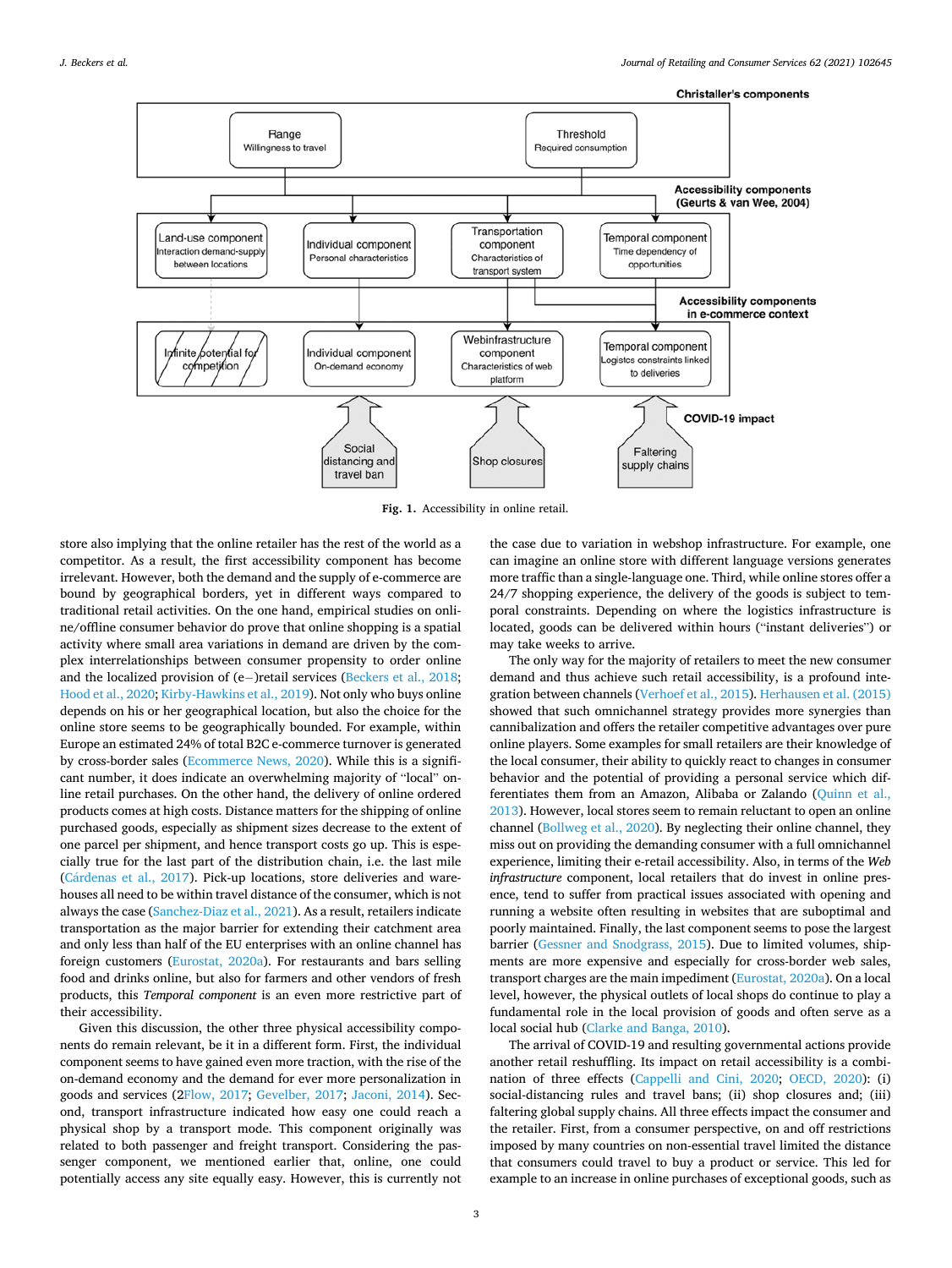<span id="page-3-0"></span>furniture, as they are traditionally only in sold in higher hierarchical places (cfr. Christaller). The evolution was reflected in the logistics sector, with a steep increase in complex and non-conveyable parcels ([Gevaers, 2020\)](#page-10-0). Social-distancing rules, queues because of reduced store capacity and the fear for acquiring infection due to close contacts further limited the appetite for physical shopping. [Grashuis et al. \(2020\)](#page-10-0)  demonstrate this by identifying a clear relation between the rate at which COVID-19 is spreading and the preference for the online channel. [Laato et al. \(2020\)](#page-10-0) illustrate in another study how self-isolation led to unusual purchase behavior and [Eger et al. \(2021\)](#page-10-0) show how fear is changing consumer behavior. In the end, temporary shop closures gave consumers no other choice and resulted in a boom in e-commerce ([Comeos, 2020\)](#page-10-0). Consumers massively shifted to the online channel [\(Li](#page-10-0)  [et al., 2020](#page-10-0); [Roggeveen and Sethuraman, 2020\)](#page-11-0). Finally, the geographical borders of online shopping that were elaborated above seem to gain even more importance as hampering international freight flows may prelude the end of cheap international online shopping on platforms such as AliExpress ([Gevaers and Dewulf, 2020](#page-10-0)).

Next, from a retail perspective shop closures simply prevented the continuation of the day-to-day activities of many non-essential businesses ([Dannenberg et al., 2020;](#page-10-0) [Pantano et al., 2020\)](#page-10-0). Large online retailers and omnichannel retail franchises can capitalize on their business models while small businesses with only a physical presence are forced to consider the opening of an online channel as it seems they incur the greatest losses in revenue and profits in this pandemic [\(Bartik](#page-9-0)  [et al., 2020;](#page-9-0) [Luke, 2020](#page-10-0)). Logistics organization proves to be a key challenge in this new situation. On the one hand retailers struggle with the (international) supply of inputs resulting in longer delivery timeframes ([Bhatti et al., 2020;](#page-9-0) [EY, 2020\)](#page-10-0). On the other hand changing demand is testing the limits of the last mile [\(Avermaet, 2020;](#page-9-0) [Urban](#page-11-0)  [Freight Lab, 2020](#page-11-0)). The question than arises whether these evolutions increase the overall e-retail accessibility and hence brings retailers and consumers closer together. This way, might COVID-19 be the catalyst for e-commerce among local retailers in Belgium? Or do we observe an increasing gap between demand and supply, and hence will corona be the final blow for small retail as we know it? By contrasting consumer's online demand with retailer's online supply, we assess the impacts of the current crisis on local retailers in an attempt to provide an answer to these questions. We hope these insights could support retailers appropriately towards a "new normal", after the pandemic subsides.

### **3. Methodology**

In this paper, we study the impact of the COVID-19 pandemic on the Belgian retail sector. In March 2020, Belgium still displayed a relatively traditional retail landscape. The first wave of retail change resulted in a scattering of activities and the rise of strip malls along important axes ([Cant, 2019](#page-10-0)). Yet (larger) local retail (inner city) centers managed to stay relevant as pleasant shopping areas mainly for funshopping while the peripheral locations hosted a lot of runshoppers ([Verhetsel](#page-11-0) et al. forthcoming). This dual shopping landscape remained largely intact despite the rise in online shopping. The dense urban network implied that the majority of the products could be found relatively close to home, limiting the need for consumers to use the online channel ([Beckers et al.,](#page-9-0)  [2018\)](#page-9-0). In 2019, 25% of the Belgian residents never shopped online. This percentage is higher than in all of its surrounding countries: Luxembourg (24%), France (20%), Germany (15%), Netherlands (12%) and the UK (9%) [\(Eurostat, 2019](#page-10-0)). At the same time, the number of Belgian online stores was also limited, and international pure online players dominated the e-commerce market. With little need for online products and a limited popularity of Belgian online stores, the e-retail accessibility of Belgian online stores in the spring of 2020 was very low.

From the March 13, 2020, the Belgian federal government took action against the rising pandemic, including the closure of non-food stores during the weekend and closure of bars and restaurants (but allowing takeaway foods). One week later, the country went in

lockdown and all non-food stores and (open air) food and non-food markets were forced to close. An exception was made for pharmacies. Non-essential travel was prohibited and physical distancing measures were mandated. The lockdown was relaxed in stages, with important dates relating to retail: reopening of Do It Yourself (DIY) stores and garden centers on 15<sup>th</sup> April, cloth stores on 4<sup>th</sup> May, and all other stores on 11th May, given precautionary measures, mainly in terms of shoppers density and sanitary requirements. As of  $8^{th}$  June, restaurants and bars could reopen under strict conditions. After relatively limited national precautionary measures over the summer, except for important surges countered by local measures (not directly affecting shops) in Antwerp and Brussels, the country went in a second - less restrictive – national lockdown on November 2nd, which included closure of non-essential shops until December 1, 2020.

In contrast to the current literature, this study applies a dual perspective, namely from consumer behavior and from retail geography. Using two different surveys we can capture both the consumers' and the retailers' changing behavior.

### *A. The consumer*

Consumer's online shopping preferences are questioned as part of the ninth wave of a weekly online COVID-19 survey (https://www.uant [werpen.be/en/projects/corona-study/\)](https://www.uantwerpen.be/en/projects/corona-study/), which is open to the general Belgian public. The study was designed by the University of Antwerp in cooperation with the University of Hasselt and the KU Leuven. The ninth wave took place on the May 12, 2020, hence one month after the introduction of the aforementioned measures, in the middle of the country's first lockdown.

#### *Online purchases*

Respondents were asked to indicate their monthly frequency of shopping online in four categories: food – franchise; food – local; nonfood – franchise; non-food – local. Note that food includes both grocery stores and restaurants while local refers to independent businesses that, in contrast to franchises, cannot count on the support of a larger commercial group. Because of this lack of support, local retailers have significant less resources and knowledge to pursue an omnichannel strategy which makes them more vulnerable to the effects of the pandemic, as we highlighted above. The question was asked two times, once concerning the frequency before the COVID-19 pandemic, once concerning the past month (i.e. April 2020). Respondents could choose from a 6-point Likert-scale (Never; Once per month; Twice per month; Three times per month; Four or more times per month; Majority home delivery). The category "Majority home delivery" was selected if the majority of the respondent's purchases are made online. The set of questions were converted in a binary variable per category, with value 0 when the respondent did not shop more online since COVID-19 for one of the four categories and 1 when he or she did.

#### *Explanatory variables*

Seven categories of explanatory variables are taken into account to understand the evolution of online shopping. In line with findings in previous studies that demonstrated the impact of socio-demographic background on online shopping behavior such as higher online purchases among the better educated (e.g. [Beckers et al., 2018](#page-9-0); [Clarke et al.,](#page-10-0)  [2015; Farag et al., 2006; Hood et al., 2020\)](#page-10-0), the first category contains the variables age, gender and education. Next, the household composition with the number of children (none, 1 or 2, more than 2) can be linked to the time-availability for shopping, which has been hypothesized to be a driving factor for the use of the online shopping channel ([Beckers et al., 2018](#page-9-0)). The third category contains indicators related to the respondent's employment. This category includes the current employment condition, changes to this condition due to COVID-19 and the number of days worked over the last week. These variables can be linked to the respondent's capacity to shop online, both in terms of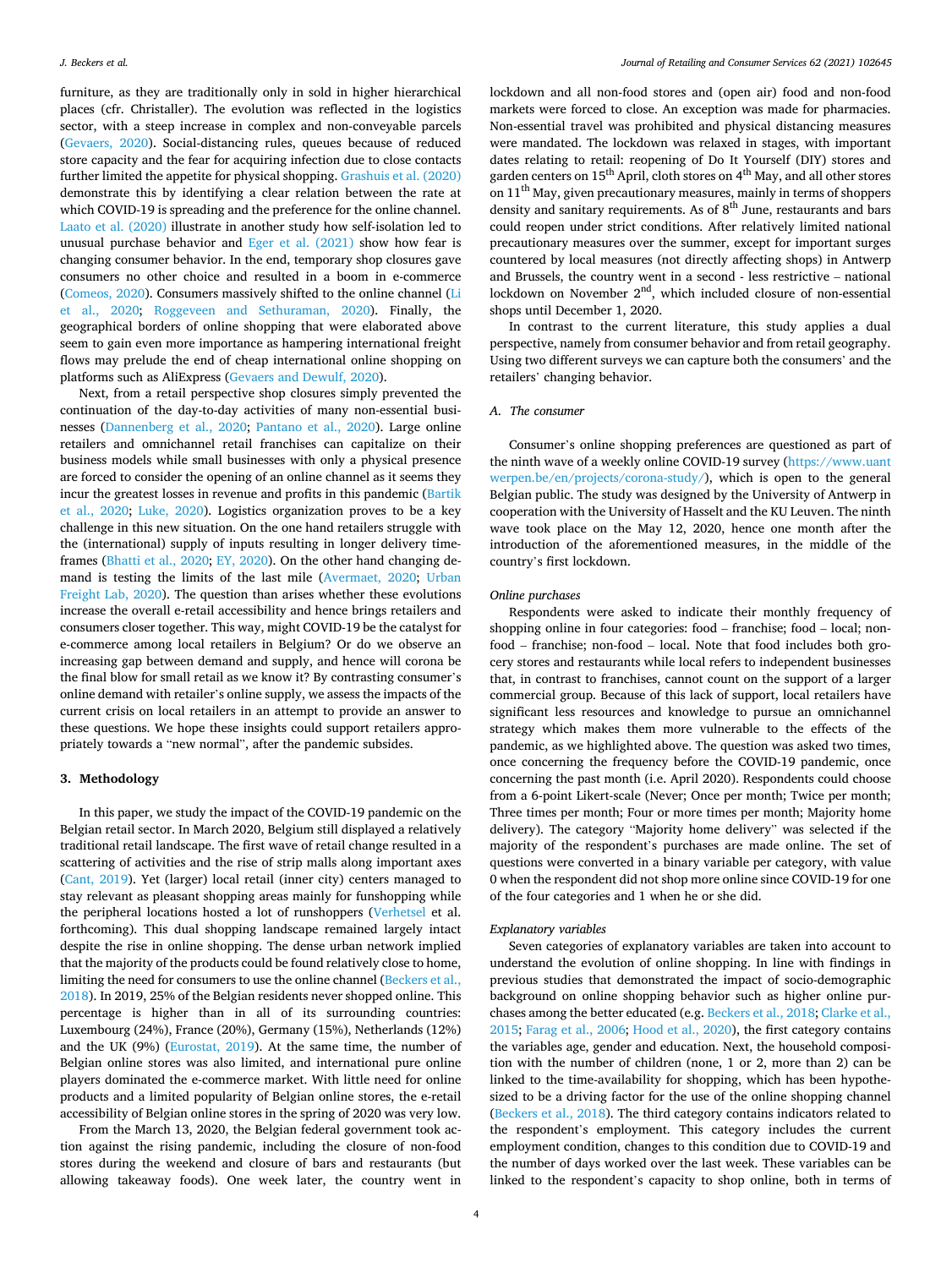<span id="page-4-0"></span>financial capacity and time. The fourth category is the prudence of the respondent. Prudent persons are assumed to switch faster to the online channel. The independent variable here is whether the respondent knows someone who was severely sick. The fifth category contains the modal choice of the consumer. We use the new binary variable *Shift*  representing a modal shift away from public transport towards private transport by the respondent since COVID-19. This because such a shift might have an impact on shopping behavior, as trip chaining opportunities might have changed. The sixth category is related to the built environment, which can be used to test Anderson'[s et al. \(2003\)](#page-9-0) efficiency theory that states that online shopping is higher when store provision is low. We link the morphology (urban-suburban-rural) based on the metropolitan regions as defined by [Luyten and Van Hecke \(2007\)](#page-10-0)  to the respondent's zip code. Finally, the category Welfare contains variables related to the overall welfare of the respondent – change in income and house ownership - which, together with the socio-demographic variables, are an indicator for the innovation-diffusion theory of [Anderson et al. \(2003\)](#page-9-0) that explain e-commerce uptake in relation to technological innovation, spreading first from major urban areas among young, well-educated citizens. We note an overrepresentation of women and higher educated respondents, while the elderly are underrepresented. This might imply a bias towards more internet-savvy respondents and hence result in an overestimation of the e-commerce numbers. This effect is however damped because we look at the change of e-commerce behavior within our population.

### *Models*

The relations between the binary variables indicating changing online shopping frequency in each of the four categories and the predicting variables in Table 1 are first tested via a maximum likelihood test. After considering their statistical significance levels and autocorrelation, the relation between the remaining variables and the change in shopping frequency is explored in four individual binary logistic regressions. The logistic regression models the probability *p* of the occurrence of a change in shopping frequency of one of the categories through the logarithm of the odds ratio in a logit function:

# **Table 1**

| Category                 | Variable                      | Levels                                                                                     |
|--------------------------|-------------------------------|--------------------------------------------------------------------------------------------|
| Socio-<br>demographic    | Age                           | 18-29 (15%); 30-39 (19%); 40-49<br>$(20\%)$ ; 50-59 $(20\%)$ ; 60-69 $(20\%)$ ;<br>>70(6%) |
|                          | Gender                        | Female (71%); Male (29%)                                                                   |
|                          | Education                     | Lower education (1%); Secondary BSO<br>(4%); Secondary TSO (11%);                          |
|                          |                               | Secondary ASO (10%); College (37%);                                                        |
|                          |                               | University (33%); Post-university                                                          |
|                          |                               | $(3%)$ ; Other $(1%)$                                                                      |
| Household<br>composition | Number of children            | None (70%); 1–2 (26%); 3–4 (4%); >4<br>$(0\%)$                                             |
| Employment               | Employment                    | None (35%); halftime (20%); fulltime                                                       |
|                          | condition                     | (45%)                                                                                      |
|                          | Changes to                    | No (85%); Yes (15%)                                                                        |
|                          | employment                    |                                                                                            |
|                          | condition                     |                                                                                            |
|                          | Number of days                | $0(41\%)$ ; 1 (2%); 2 (4%); 3 (6%); 4                                                      |
|                          | worked last week              | $(12\%)$ ; 5 $(25\%)$ ; 6 $(43\%)$ ; 7 $(30\%)$                                            |
| Prudence                 | Know someone<br>severely sick | No (51%); Yes (49%)                                                                        |
| Modal choice             | Shift in modal choice         | No change (92%); Change (8%)                                                               |
| Built<br>environment     | Morphology                    | Urban (45%); Suburban (36%); Rural<br>(19%)                                                |
| Welfare                  | Change in income              | No change (71%); Decrease (27%);<br>Increase (2%)                                          |
|                          | House ownership               | Owner (76%); Renter 14%); Housing<br>$in with$ parante/partner $(1006)$                    |

Explanatory variables available for predicting consumer behavior (Reference levels underscored).

$$
logit(p) = ln \frac{p}{1 - p}
$$
 (1)

This logit-transformed probability *p* is a continuous function that we use to predict parameters  $\beta$  for predictors  $x_1, x_2, \ldots$  Their significance is tested via the following linear regression:

$$
logit(p) = \beta_0 + \beta_1 x_1 + \beta_2 x_2 + \dots \tag{2}
$$

The odds one's online shopping frequency for one of the categories changed then becomes:

$$
\frac{p}{1-p} = e^{\beta_0 + \beta_1 x_1 + \beta_2 x_2 + \dots} \tag{3}
$$

Assume  $x_1$  concerns the variable Gender, equation  $(3)$  implies the odds a male bought more frequent online for a specific category over the odds a female bought more frequently online, increases with  $e^{\beta_1}$ , keeping all other variables constant.

## *B. The retailer*

In parallel, another online survey is distributed through the Organization for the Self-Employed and SMEs (UNIZO) and the regional economic departments of the Flemish provinces to question the side of the retailer. By targeting the members of UNIZO, we aim to capture the responses of small retailers. The survey was launched 22nd April and answers were considered till July 1, 2020.



in with parents/partner ... (10%)<br>**Fig. 2.** Flowchart of retailers' survey.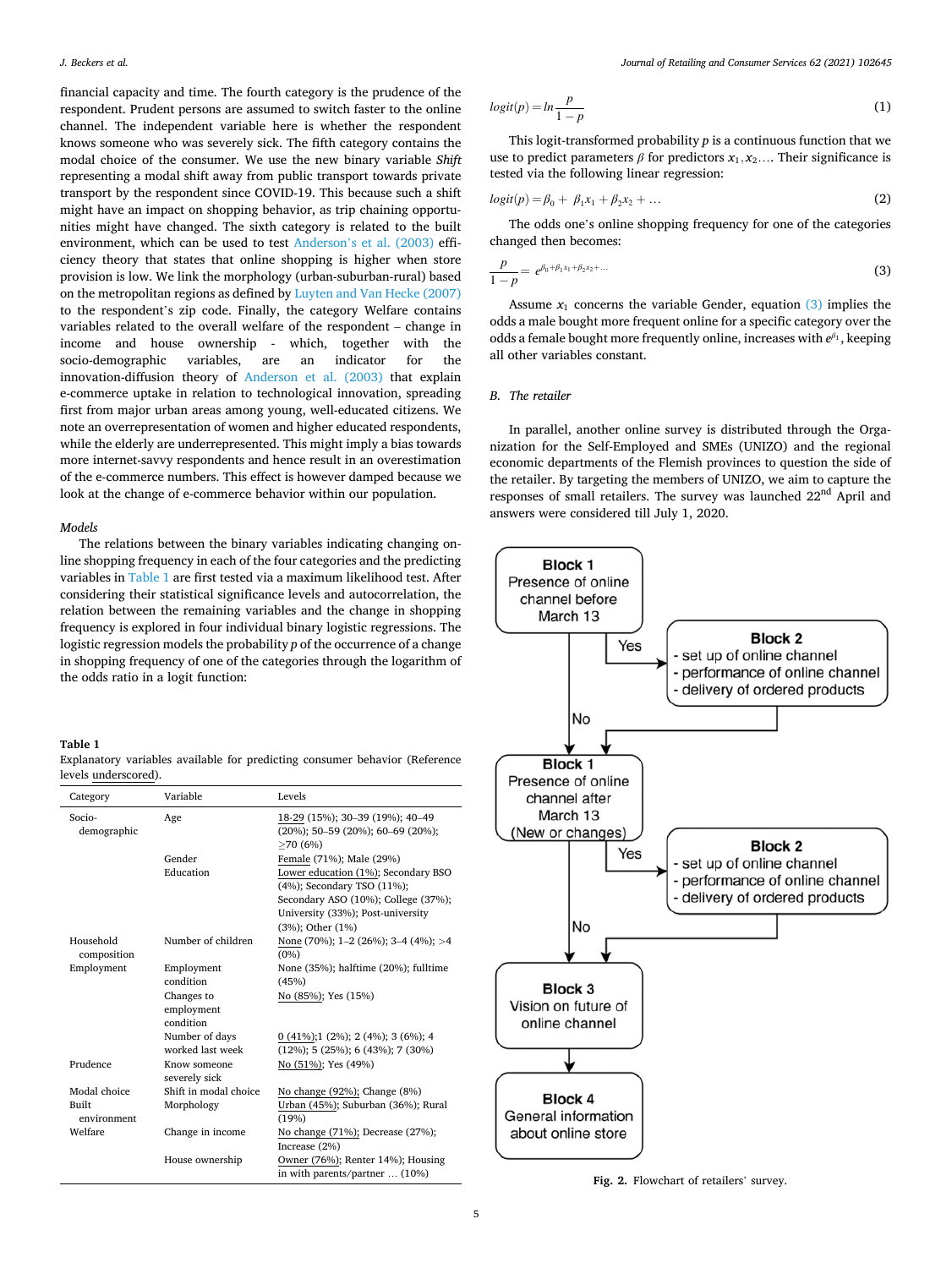<span id="page-5-0"></span>The survey consists of four blocks (cf. [Fig. 2](#page-4-0)). The blocks are (i) the prevalence of the online sales channel; (ii) the set-up, performance and delivery of the online channel; (iii) the view on e-commerce in the future and (iv) general characteristics of the store. First, the respondents are asked whether they operated an online channel (block 1) before COVID-19, that is before  $13<sup>th</sup>$  March. An online channel is defined as selling goods in one of the following ways: Mail or phone; Website of a third party (e.g. Amazon); Social media (e.g. Facebook; Instagram …) or Own company website. If yes, the respondent is redirected to the second block, that is on the set-up, performance and delivery of the online channel. If not, the reasons for not operating such channel are questioned after which the respondent continues the survey flow. Second, the respondents are asked whether any change occurred to their online channel (i.e. opened one in case none existed or elaborated an existing channel) since  $13<sup>th</sup>$  March. This is a repeat of the first block but for another time period. If yes, the respondent is redirected again to the second block. Finally, the third and fourth block round up the questionnaire.

The second block consists of three parts. First, the respondent is asked whether he or she received help to construct or adapt the online channel (No; Yes, from family; Yes, from a professional company; Yes from a federation). Next, we ask the number of online orders per week. Finally, we question how fast the delivery occurs, who is responsible for the logistics operations (Pick-up; By the retailer; By logistics player), within which range deliveries take place and whether transport costs are recovered via the price setting. The third block questions the respondent's view on the importance of the online channel going forward. Central in this block is a 5-point Likert scale to answer, "How necessary is the online channel to survive in the future?". In the fourth block the sector, size and location of the store are questioned.

### **4. Results: online retail during COVID-19 in Belgium**

#### *A. The consumer*

In total 78,047 responses are retained after eliminating the respondents not living in Belgium. There is an overrepresentation of women (71% compared to 51% in Belgium), while the responses are almost equally divided over the 10-year age groups between 18 and 70 years. Average online purchase frequency for the four categories is provided in Fig. 3. The effect of COVID-19 is visible with increases in both consumables for the franchises as well as the local businesses. In

absolute numbers, *nonfood - franchise* products are unsurprisingly the most purchased items. This category includes pure players such as Amazon and Zalando. They increase their turnover while they do not have stores to close during COVID-19 measures, indicating them as the early winners in the retail sector. Encouraging is the significant rise in online purchases from local stores, both for the food and non-food sector. Local food purchases through the online channel increase by more than 110%. The majority of this rise can be explained by the closure of restaurants. The online purchases of local nonfood increase by 62% compared to 18% for franchises.

Although the lower relative increase for *nonfood - franchise* can be attributed to an already higher number of online sales before COVID-19, the difference between the *nonfood - franchise* increase and the *nonfood local* is significant, making us believe there is a preference for local products, even online. We identify three factors that might cause this deliberate choice for local products online. First, there is large solidarity due to everyone being in this together. Those who can simply continue to work from home support those who have more difficulties, especially if it is the bike store or deli around the corner. Such support can of course also result from a certain level of self-interest assuming one wants to keep the provision of services in its surroundings. Second, the shop local campaigns by sector federations such as UNIZO as well as initiatives taken by (regional and local) authorities seem to be effective. Third, picking up a purchase at a shop nearby or being delivered by the shop owner may have provided a small but welcome opportunity for social contact during isolation.

Online purchases of food from franchises remains low. These are mostly purchases from supermarkets, which were allowed to remain open during the lockdown. Due to the sprawled retail landscape in Belgium, supermarket accessibility is relatively high. However, all supermarkets that boasted an online channel for delivery or pick-up prepandemic did show significant delays at the beginning of the lockdown ([RetailDetail, 2020](#page-11-0)), pointing to also higher uptakes of online purchases of *food - franchise* products.

Next, we look at whether there are differences in who shops online for the four categories. First, [Table 2](#page-6-0) depicts the results of the maximum likelihood tests for the four categories of shopping frequency, indicating the explaining variables. Non-food seems to be more dependent on the contextual setting of the respondent, as more variables do have a significant relation. The most important variables that boast explanation power are *age, gender, children* and *ownership. Change in income* is the only variable that is not significant for any of the categories. This



**Fig. 3.** Change in online purchases pre-pandemic vs during the first pandemic wave.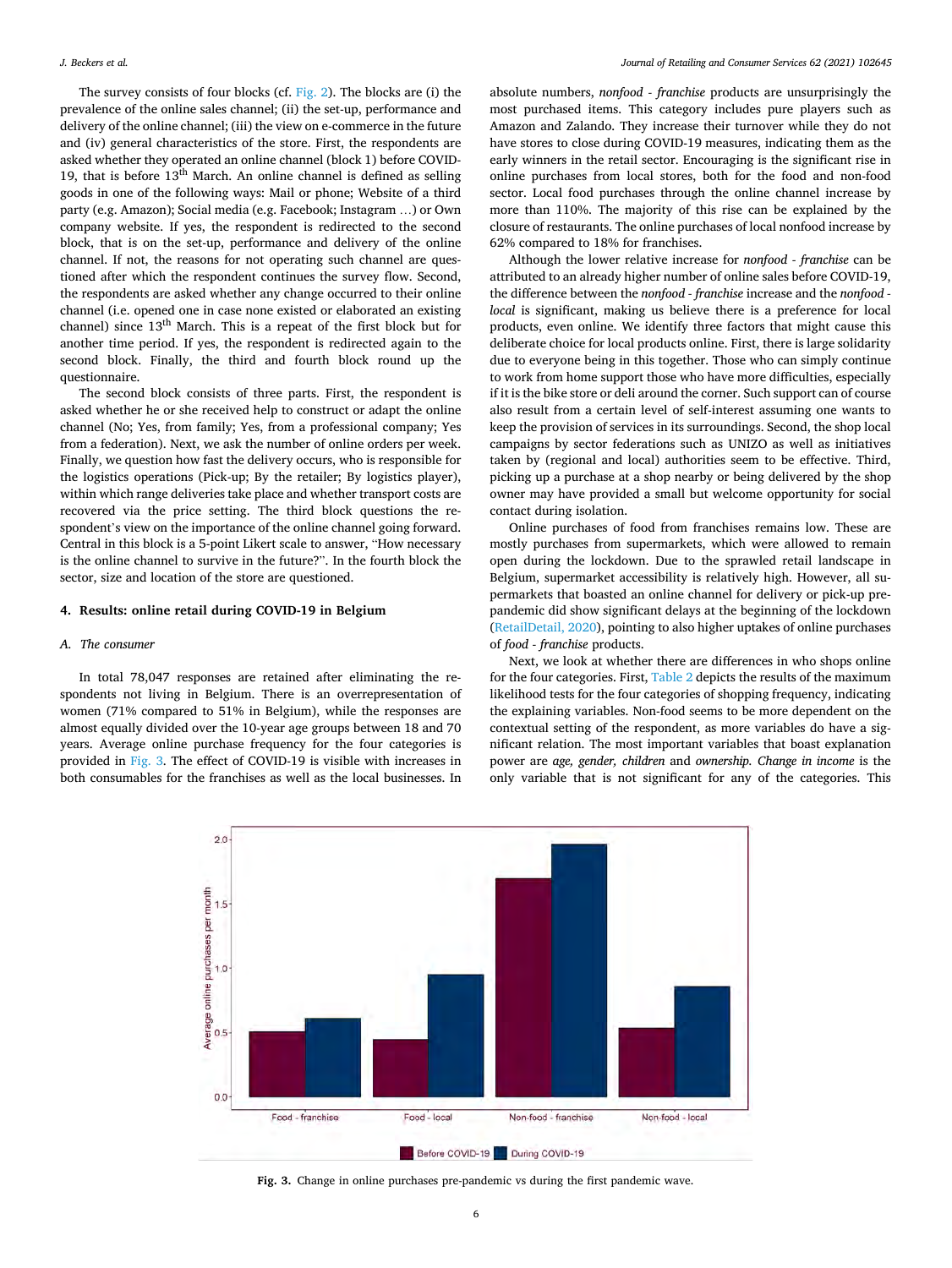<span id="page-6-0"></span>**Table 2** 

Maximum Likelihood results for (a) food - franchise; (b) food - local; (c) nonfood - franchise and (d) nonfood - local. Significance: '\*\*\*' 0.001 '\*\*' 0.01 '\*' 0.05 '.' 0.1

| Food franchise          | Df             | Deviance | Pr(>Chi)    | Sign    | Food local          | Df             | Deviance | Pr(>Chi)    | Sign |
|-------------------------|----------------|----------|-------------|---------|---------------------|----------------|----------|-------------|------|
| Age                     | 5              | 143,25   | $< 2.2e-16$ | ***     | Age                 | 5              | 552.43   | $< 2.2e-16$ | ***  |
| Gender                  | 1              | 5,48     | 0.01919     | $\star$ | Gender              | 1              | 9.47     | 0.002085    | **   |
| Education               | 7              | 11,50    | 0.11823     | n.s.    | Education           | 7              | 322.24   | $< 2.2e-16$ | ***  |
| Children                | 3              | 31,96    | 5,35E-04    | $* * *$ | Children            | 3              | 109.30   | $< 2.2e-16$ | ***  |
| Employment              | $\mathbf{2}$   | 7,33     | 0.02563     | $\star$ | Employment          | 2              | 86.36    | $< 2.2e-16$ | ***  |
| Days worked             | 7              | 10.67    | 0.15358     | n.s.    | Days worked         | 7              | 45.26    | 1.217e-07   | ***  |
| Change empl.            | 1              | 0,32     | 0.57188     | n.s.    | Change empl.        |                | 0.00     | 0.994531    | n.s. |
| Knowl. Sick person      | $\mathbf{1}$   | 1,31     | 0.25273     | n.s.    | Knowl. Sick person  | $\mathbf{1}$   | 67.30    | 2.334e-16   | ***  |
| Shift modal choice      | 1              | 5,15     | 0.02329     | $\Phi$  | Shift modal choice  | $\mathbf{1}$   | 0.94     | 0.333452    | n.s. |
| Morphology              | 3              | 21,13    | 2,58E-02    | ***     | Morphology          | 3              | 3.28     | 0.194326    | n.s. |
| Change income           | $\overline{2}$ | 0,78     | 0.67693     | n.s.    | Change income       | $\overline{2}$ | 1.05     | 0.588557    | n.s. |
| Ownership               | $\overline{2}$ | 27,94    | 8,55E-04    | ***     | Ownership           | $\overline{2}$ | 119.51   | $< 2.2e-16$ | ***  |
| (a) food - franchise    |                |          |             |         | (b) food - local    |                |          |             |      |
| Non-food franchise      | Df             | Deviance | Pr(>Chi)    | Sign    | Non-food local      | Df             | Deviance | Pr(>Chi)    | Sign |
| Age                     | 5              | 542.95   | $< 2.2e-16$ | ***     | Age                 | 5              | 860.17   | $< 2.2e-16$ | ***  |
| Gender                  | 1              | 94.75    | $< 2.2e-16$ | ***     | Gender              |                | 129.19   | $< 2.2e-16$ | ***  |
| Education               | 7              | 392.03   | $< 2.2e-16$ | ***     | Education           | 7              | 367.77   | $< 2.2e-16$ | ***  |
| Children                | 3              | 158.75   | $< 2.2e-16$ | ***     | Children            | 3              | 100.94   | $< 2.2e-16$ | ***  |
| Employment              | $\overline{2}$ | 40.35    | 1.733e-09   | ***     | Employment          | 2              | 110.95   | $< 2.2e-16$ | ***  |
| Days worked             | 7              | 31.69    | 4.632e-05   | ***     | Days worked         | 7              | 18.78    | 0.0089171   | **   |
| Change empl.            | 1              | 0.21     | 0.6453      | n.s.    | Change empl.        |                | 11.62    | 0.0006512   | ***  |
| Knowl. Sick person      | 1              | 4.70     | 0.0301      | $\star$ | Knowl. Sick person  |                | 36.62    | 1.437e-09   | ***  |
| Shift modal choice      | 1              | 25.58    | 4.235e-07   | ***     | Shift modal choice  |                | 9.88     | 0.0016706   | **   |
| Morphology              | 3              | 21.32    | 9.045e-05   | ***     | Morphology          | 3              | 32.65    | 8,14E-05    | ***  |
| Change income           | $\overline{2}$ | 1.23     | 0.5419      | n.s.    | Change income       | 2              | 3.46     | 0.1775689   | n.s. |
| Ownership               | $\overline{2}$ | 61.84    | 3.725e-14   | ***     | Ownership           | $\overline{2}$ | 98.02    | $< 2.2e-16$ | ***  |
| (c) nonfood - franchise |                |          |             |         | (d) nonfood - local |                |          |             |      |

variable, together with *Employment* as it showed a high correlation with *Days worked*, are left out of the ensuing analysis.

Second, the estimated coefficients, their standard deviation and significance level can be found in [Table 3](#page-7-0). Overall, *food - franchise* differs strongly from the three other models as fewer variables have prediction power. This was also evident from Table 2 and might be related to a relatively little increase in purchases in this segment. The three remaining models show similar behavior of the significant variables. The majority of the statistically relevant variables are so in all three. The largest increase in odds ratio is always *education* (except for *food franchise*). Higher educated people shop online significantly more since COVID-19. The larger acquaintance with the internet of these people has earlier been indicated as a potential explanation for higher frequencies of online shopping ([Beckers et al., 2018](#page-9-0)). Another potential explanation is that their incomes have been less under threat during the pandemic. *Age* is also strongly influencing the shift towards the online channel. Increasing age implies lower probabilities for going online, with the elderly (70+) seeing the lowest probability of shopping more online. The decrease in the probability of shopping more online with increasing age is stronger for the *nonfood - local* products, potentially due to the online stores being less easy to find online. That is because a share of the sales occurs through social media platforms instead of a traditional online store. The lack of resilience in shopping behavior for the elderly might imply that COVID-19 further complicates accessibility to products. Indeed, even before the pandemic, the evolutions within the retail sector led to issues related to (food) inaccessibility for the less mobile within the region [\(Cant, 2019](#page-10-0)). The number of children also has a positive prediction power in each of the models, indicating the importance of the time-component in online shopping behavior. The closure of schools and day-care meant that parents were obliged to homeschool their children next to their own employment, limiting their available time. Also, families with children have in general a more frequent need for products and were more obliged to look for alternatives for the closed physical outlets. The positive coefficient for the length of the working week is also an indication of the importance of time in the decision of the shopping channel. Finally, increasing urbanization seems to result in higher uptakes of the online channel, and this for all categories. This finding seems to confirm Anderson'[s et al. \(2003\)](#page-9-0) innovation-diffusion theory remains prevalent. In summary, the young, better educated urban households with children are the main drivers of the increased demand.

### *B. The retailer*

In total 389 respondents started the survey; 182 Flemish (northern part of Belgium) entrepreneurs completed all questions. The survey specifically targeted local, small businesses. Hence, 50% of the responding companies consist of one employee only, 87% of the respondents employ maximum 5 people. The top three sectors present in the sample are *Clothing and luxury*, *Convenience* (groceries) and *Leisure*  (horeca) (together 65% of the respondents, see [Table 4](#page-7-0)). Of these businesses, only 40% operated an online sales channel (e.g. website, app, social media …) before March 2020. According to the respondents, the biggest issue with selling online was the maintenance of the online channel, followed by the shipping. Given that less than half of the stores operated an online channel, the pandemic hit the retail and horeca sectors very hard. Overall the respondents indicate a loss in turnover of over 75%.

The survey, however, notes a significant response to the pandemic by the retailers. 50% of those not operating an online channel before the pandemic opened a webshop at the beginning of the lockdown. As a result, an estimated 70% of the small entrepreneurs had a working online channel during the first pandemic wave lockdown. The increase in online shopping as highlighted in the previous section is visible among local retailers [\(Fig. 4](#page-7-0)): the median number of online orders per week triples from 5 to 15. On average, the number of online orders doubles from 36 to 79. With their online channel, retailers are able to reach on average 23% of their pre-COVID19 turnover.

The survey, however, indicates that the large majority of entrepreneurs set up an online sales channel in a rather unprofessional way. Sixty percent did not ask for a delivery fee. This might be expected as the local retailers need to compete with large players that might offer similar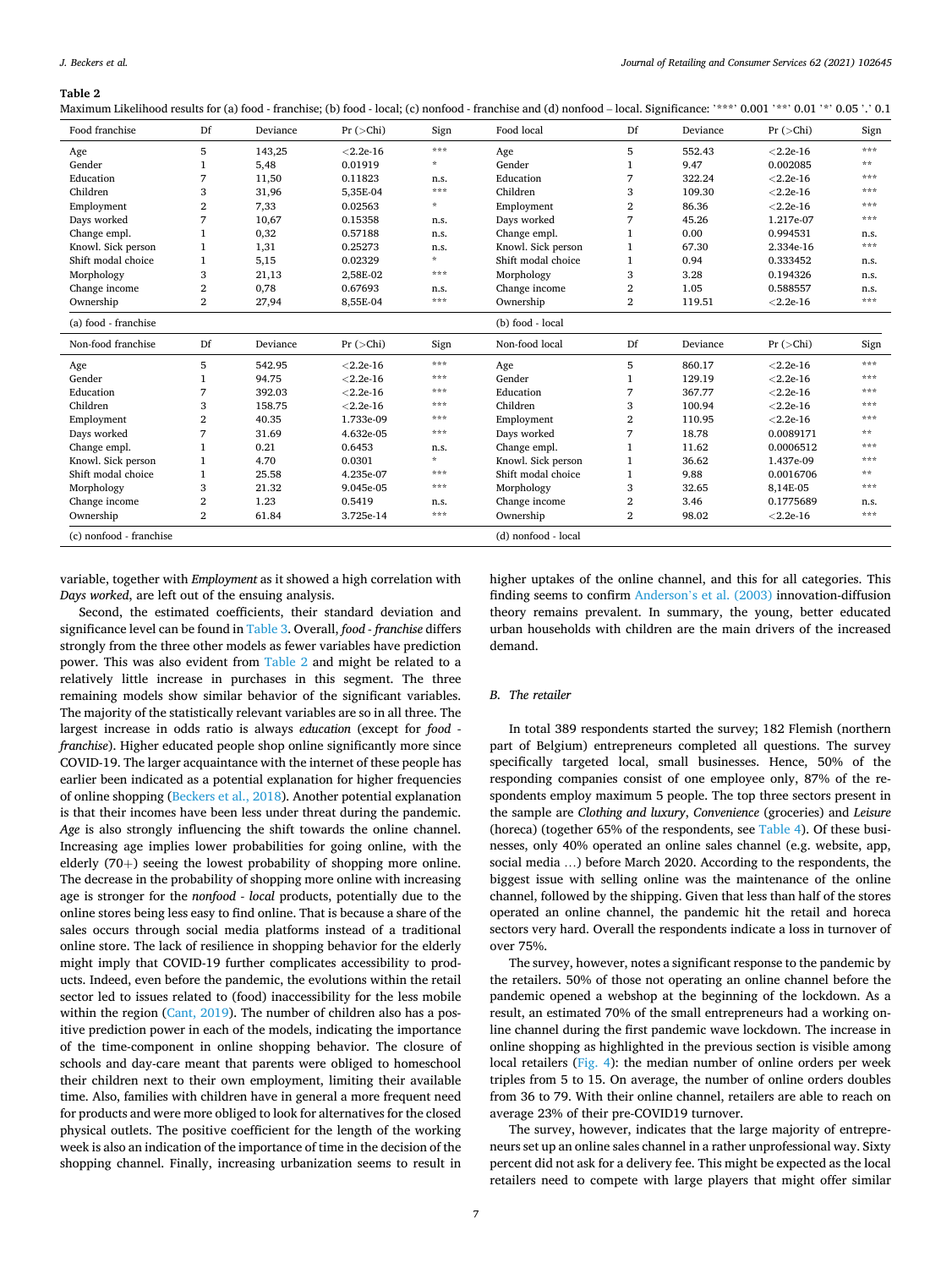### <span id="page-7-0"></span>**Table 3**

Logit regression results for the different online purchases.

| Variable                   | Food -<br>franchise         | Food - local             | Non-food -<br>franchise  | Non-food -<br>local        |
|----------------------------|-----------------------------|--------------------------|--------------------------|----------------------------|
| (Intercept)                | $-2.17(0.20)$<br>***        | $-2.03$<br>$(0.19)$ ***  | $-1.21(0.15)$<br>***     | $-1.60$<br>$(0.18)$ ***    |
| 30–39 year                 | $0.09(0.05)$ .              | 0.03(0.04)<br>n.s.       | $-0.01(0.03)$<br>n.s.    | 0.04(0.04)<br>n.s.         |
| 40-49 year                 | 0.01(0.05)                  | $-0.04$                  | $-0.06(0.03)$ .          | $-0.11$                    |
| 50–59 year                 | n.s.<br>$-0.10$             | $(0.04)$ n.s.<br>$-0.22$ | $-0.22(0.03)$            | $(0.04)$ **<br>$-0.37$     |
| 60-69 year                 | $(0.05)$ .<br>$-0.35(0.07)$ | $(0.04)$ ***<br>$-0.59$  | ***<br>$-0.43(0.05)$     | $(0.04)$ ***<br>$-0.68$    |
| $\geq$ 70                  | ***<br>$-0.64(0.25)$        | $(0.05)$ ***<br>$-0.93$  | ***<br>$-1.21(0.20)$     | $(0.05)$ ***<br>$^{-2.12}$ |
|                            | $\star$                     | $(0.20)$ ***             | ***                      | $(0.33)$ ***               |
| Male                       | $0.07(0.03)$ *              | $-0.06$<br>$(0.02)$ *    | $-0.18(0.02)$<br>***     | $-0.25$<br>$(0.02)$ ***    |
| Secondary BSO              | 0.13(0.21)<br>n.s.          | 0.54(0.20)<br>***        | $0.08(0.16)$ *           | 0.03<br>(0.18).            |
| Secondary TSO              | 0.09(0.20)<br>n.s.          | 0.72(0.19)<br>**         | $0.31(0.15)$ n.<br>s.    | 0.29(0.17)<br>n.s.         |
| Secondary ASO/             | 0.13(0.20)                  | 0.82(0.19)<br>***        | $0.34(0.15)$ *           | 0.32                       |
| KSO<br>College             | n.s.<br>0.17(0.20)          | 0.91(0.19)               | 0.54(0.15)               | $(0.18)$ .<br>0.50(0.17)   |
| University                 | n.s.<br>0.19(0.20)          | ***<br>1.09 (0.19)       | ***<br>0.70(0.15)        | $* *$<br>0.67(0.17)        |
| Post-university            | n.s.<br>0.20(0.21)          | ***<br>1.08(0.20)        | ***<br>0.70(0.16)        | ***<br>0.82(0.18)          |
|                            | n.s.                        | ***                      | ***                      | ***                        |
| Other                      | 0.05(0.25)<br>n.s.          | 0.62(0.23)<br>**         | $0.19(0.19)$ n.<br>s.    | 0.21(0.22)<br>n.s.         |
| 1-2 children               | 0.17(0.03)<br>***           | 0.21(0.02)<br>***        | 0.26(0.02)<br>***        | 0.22(0.02)<br>***          |
| 3-4 children               | $0.11(0.06)$ .              | 0.09(0.04)               | 0.28(0.04)<br>***        | 0.19(0.04)<br>$* * *$      |
| >4 children                | 0.29(0.33)                  | 0.12(0.27)               | $-0.10(0.27)$            | 0.25(0.27)                 |
| 1 day worked               | n.s.<br>$-0.04(0.09)$       | n.s.<br>0.10(0.07)       | n.s.<br>$0.12(0.06)$ *   | n.s.<br>0.12               |
| 2 days worked              | n.s.<br>$-0.04(0.06)$       | n.s.<br>0.09             | $0.08(0.05)$ .           | $(0.07)$ .<br>0.08(0.05)   |
| 3 days worked              | n.s.<br>$-0.08(0.06)$       | $(0.05)$ .<br>0.14(0.04) | 0.16(0.04)               | n.s.<br>0.18(0.04)         |
|                            | n.s.                        | $* *$                    | ***                      | ***                        |
| 4 days worked              | $-0.05(0.05)$<br>n.s.       | 0.19(0.04)<br>***        | 0.14(0.04)<br>***        | 0.20(0.04)<br>***          |
| 5 days worked              | 0.01(0.04)<br>n.s.          | 0.23(0.03)<br>***        | 0.13(0.03)<br>***        | 0.23(0.03)<br>***          |
| 6 days worked              | $-0.11$<br>$(0.07)$ .       | 0.10(0.05)               | $0.03(0.05)$ n.<br>s.    | 0.16(0.05)<br>**           |
| 7 days worked              | $-0.02(0.07)$               | 0.10                     | $-0.01(0.05)$            | 0.10                       |
| Change in empl.            | n.s.<br>0.02(0.04)          | $(0.06)$ .<br>0.01(0.03) | n.s.<br>$-0.01(0.03)$    | $(0.06)$ .<br>0.12(0.03)   |
| Sit.<br>Knowing someone    | n.s.<br>0.03(0.03)          | n.s.<br>0.16(0.02)       | n.s.<br>$0.04(0.02)$ *   | ***<br>0.12(0.02)          |
| sick<br>Change transport   | n.s.<br>$0.11(0.05)$ *      | ***<br>0.04(0.04)        | 0.17(0.03)               | ***<br>0.11(0.04)          |
| mode<br>Suburban           | 0.10(0.04)                  | n.s.<br>0.03(0.03)       | $***$<br>$0.04(0.03)$ n. | **<br>0.00(0.03)           |
|                            | **                          | n.s.                     | s.                       | n.s.                       |
| Urban                      | 0.16 (0.04)<br>***          | 0.06(0.03)               | 0.10(0.03)<br>***        | 0.12(0.03)<br>***          |
| Renting                    | $-0.09(0.04)$               | $-0.29$<br>$(0.03)$ ***  | $-0.14(0.03)$<br>***     | $-0.25$<br>$(0.03)$ ***    |
| Housing in with<br>parent, | $-0.30(0.05)$<br>***        | $-0.36$<br>$(0.04)$ ***  | $-0.29(0.04)$<br>***     | $-0.37$<br>$(0.04)$ ***    |

Significance: '\*\*\*' 0.001 '\*\*' 0.01 '\*' 0.05 '.' 0.1.

products at a lower price already due to economies of scale. Fifty percent of the respondents indicate that payments occur only during or after the pick-up/delivery, 57% of the respondents created the online channel by him or herself and 49% of the respondents do the delivery themselves, the majority of them even over distances further than 10 km. Such numbers hint that small retailers rather unprofessionally put together their online channel. This is also noticeable from our study of the local retailers' websites. Many setups are rather pragmatic, and retailers seem

# **Table 4**

Profile of retailers in the survey.

| Variable                  | Category                | <b>Share</b> |
|---------------------------|-------------------------|--------------|
| <b>Sector</b>             | Clothing and luxury     | 23%          |
|                           | Convenience             | 23%          |
|                           | Home and garden         | 7%           |
|                           | Leisure                 | 21%          |
|                           | Other activities        | 3%           |
|                           | Other retailing         | 15%          |
|                           | Transport and fuel      | 1%           |
|                           | Recreational goods      | 7%           |
| Number of employees       | 1                       | 50%          |
|                           | $2 - 5$                 | 37%          |
|                           | $6 - 10$                | 5%           |
|                           | $11 - 50$               | 7%           |
|                           | $50+$                   | $1\%$        |
| Number of physical points | 1                       | 83%          |
|                           | $\overline{2}$          | 10%          |
|                           | $2+$                    | 7%           |
| <b>Location</b>           | Main shopping street    | 25%          |
|                           | Other shopping streets  | 29%          |
|                           | Residential area        | 8%           |
|                           | Rural area              | 7%           |
|                           | Gallery or shopping mal | 3%           |
|                           | Strip mall              | 11%          |
|                           | Market                  | 10%          |
|                           | Other                   | 7%           |



**Fig. 4.** Evolution of online orders (webshop before COVID-19).

to fall back on concepts that existed before but seemed to have died out, such as a traditional milk route in the neighborhood by the local deli. We have the impression that many retailers applied some "survival" strategies to get through the temporary lockdown.

Some retailers that opened a new channel seem however to be aware of the permanence of online shopping [\(Fig. 5](#page-8-0)a), raising the question why the new online channels have a rather "pop-up" feeling to them. Yet, the overall impression on the importance of the online store for future sales remains nonetheless average to low. Small differences exist between urban businesses and rural ones [\(Figs. 5](#page-8-0)b–2.9 (urban) vs 2.4 (rural)). This might be related to the higher e-commerce adoption of the urban shopper found above. The non-food sector sees its online channel slightly more important compared to the food sector. This might be related to earlier findings in [Fig. 3](#page-5-0) which showed a surprisingly large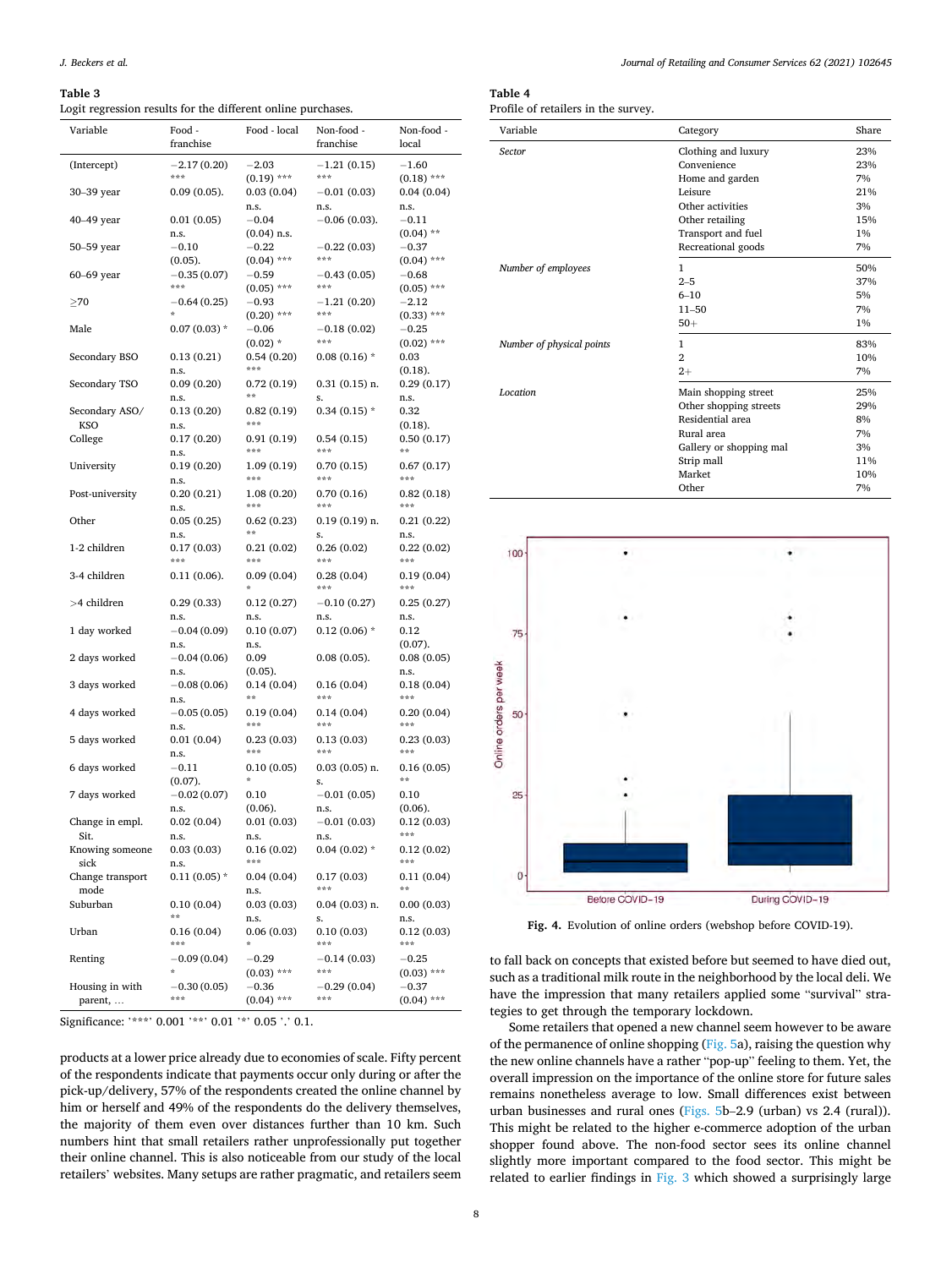<span id="page-8-0"></span>

**Fig. 5.** Indicated average importance of online sales channel in the future according to (a) type, (b) location and (c) sector.

increase in local non-food shopping. Non-food retailers might have noticed this behavior and recognized the opportunities of their online store.

#### **5. The increase in e-retail accessibility**

Given the findings above, the big winners of the COVID-19 crisis in the retail sector seem to be the pure online players that already had an established web-infrastructure before March 2020 (see [Fig. 3,](#page-5-0) also [Belga,](#page-9-0)  [2020;](#page-9-0) [De Schamphelaere, 2020; Deckmyn, 2020](#page-10-0)). They can capitalize on the shoppers that found their way to the online channel for the first time, or more frequently. Moreover, they often do not have a physical counterpart for which rent has to be paid during the lockdown. Small local shops are impacted in different ways.

For local non-food shops, the pandemic increases the potential eretail accessibility (cf. [Fig. 1\)](#page-2-0) and hence brings consumers and businesses together. First, concerning the *Individual component*, [Fig. 3](#page-5-0) shows retailers manage to attract local consumers. A couple of explanations can be provided. Travel restrictions forces consumers to (re)discover local vendors and the limitation of social contact increases their role as a social and accessible hub (for example during pick-ups). Further, the many campaigns from sector federations and local governments to grow

the solidarity with the sector, seemingly successfully instigate a "shop local" mindset. Second, the digital switch forces enterprises to go online, increasing their *Web infrastructure component*. It seems COVID-19 provides the push that might have been needed and results in an increase in the number of local retailers with an online presence from 40% to 70%. Further, by smartly leveraging social media as an important communication channel during the lockdown, small retailers are able to increase the number of followers in their surroundings [\(Rhodes, 2020\)](#page-11-0). A local following on social media provides small retailers with a tool to receive instant feedback from their most important clientele, and to remark and react to new trends. While large players might do this through big data analytics, local retailers should have the advantage of detecting differences on a more detailed geographical scale. Third, changes in the *Temporal component* are more arbitrary. Given that most purchases come from the local shopper, delivery distances are rather short. These short distances could lead to more sustainable (25% of the retailers indicated the use of a sustainable delivery mode) or faster deliveries (23% of the retailers deliver within 24 h), while pick-ups can be a costless alternative. The large share of deliveries conducted by the retailer himself might not be the most professional approach, but the personal touch does increase the customer service level. This potentially improves the *Temporal component* even further, given that customer service is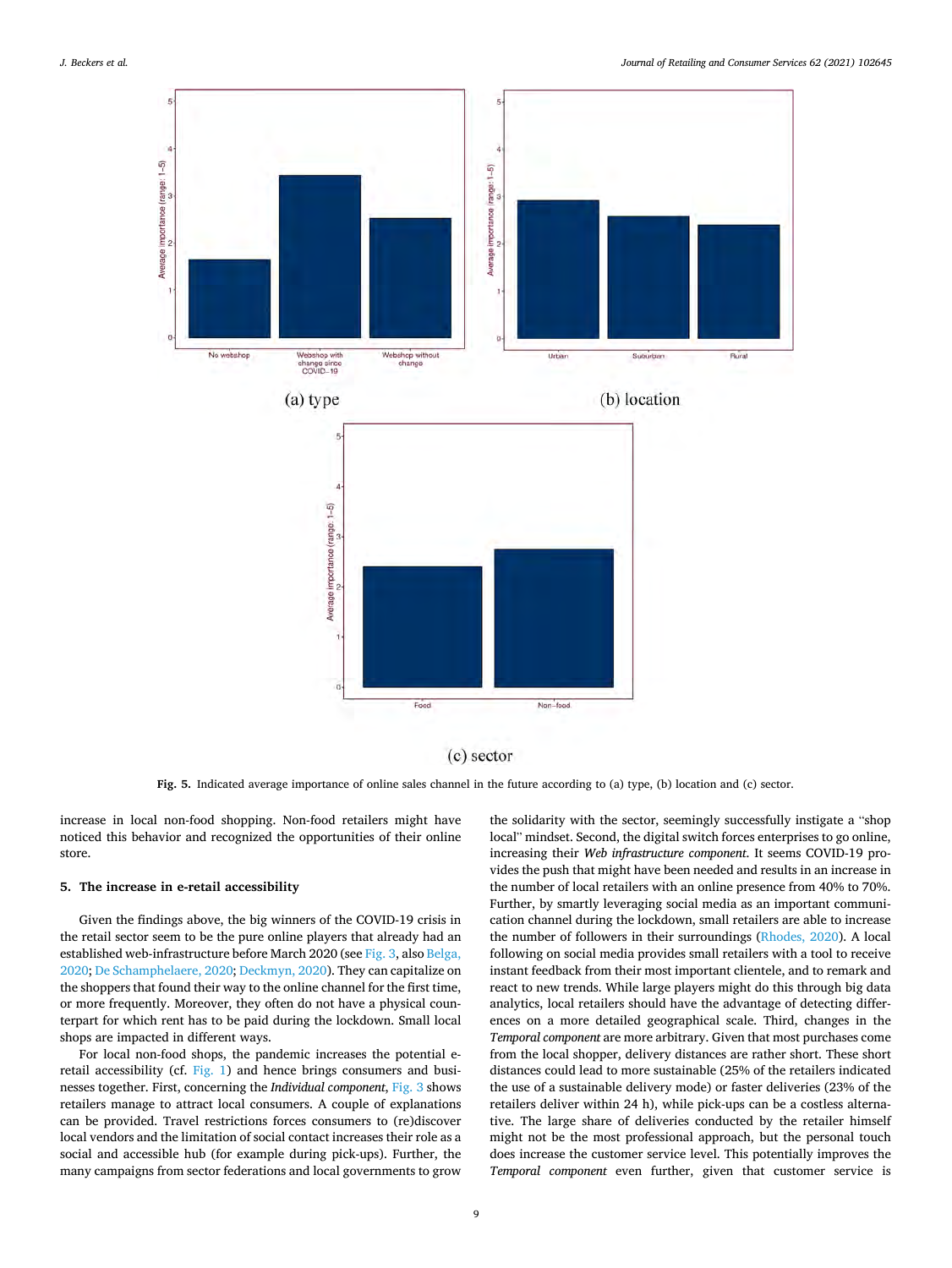<span id="page-9-0"></span>becoming an important part of the last mile delivery process [\(Winken](#page-11-0)[bach and Janjevic, 2017\)](#page-11-0).

For food retail, we observe slightly different results. Not all food retailers were forced into closure. On the one hand the groceries sector such as supermarkets, convenience stores and small bakeries, butchers, …were allowed to remain open. Restaurants and bars on the other hand are the businesses that had the longest forced closures. Despite being able to remain open, even the groceries group shows a slight increase in online shopping, with supermarkets constituting the majority of the *food-franchise* group in [Fig. 3](#page-5-0), and local shops as a part of the *food-local*  group. As a result, supermarkets struggle to cope with the strong rise in online orders ([RetailDetail, 2020\)](#page-11-0). Also the small bakeries, butchers … make a shift towards online despite being allowed to remain open. Yet, these shops benefit also from an increase in the *Individual component* for similar reasons as the nonfood retailers. This effect also plays in the Horeca sector, demonstrated by large increases in the *food-local* category on the consumer side. Surprisingly not many Horeca outlets operated an online channel before COVID-19, despite a well-developed delivery market with Deliveroo, UberEATS and Takeaway. The uptake of e-commerce in this sector is however significant (+70% opened an online channel), strongly increasing the *Web infrastructure component* of this sector's online accessibility. This uptake was made possible due to the existing delivery market, which allows the restaurants and bars to reach an estimated 25% of their pre-COVID turnover during the lockdown.

Overall COVID-19 seems to increase e-retail accessibility in our study area, largely due to a tightening of the geographical borders of online shopping. Marketing - by stressing "local" and better knowledge of regionalized consumer demand – and logistics – with its impact on the temporal component – are the key factors for small businesses due to their closeness to the consumer. The pandemic thus emphasized the competitive advantages for local retailers that were identified in section [2](#page-1-0). Large online players will continue to dominate the online retail market due to economies of scale, but the importance of the geographical component of e-commerce safeguards a place for small retailers. An important remaining question is to what extent this increased e-retail accessibility offsets a potential decrease in traditional retail accessibility due to store closures. This is especially relevant given our observation that it are the young, better educated urban households with children that mainly benefit from the increased online supply, feeding the hypothesis of increasing inaccessibility for the less mobile within the region, as we observe in other case studies [\(Sanchez-Diaz et al., 2021](#page-11-0); [Videira et al.](#page-11-0) forthcoming). In order to shed light on this issue, we encourage future research to study whether COVID-induced online channels complement or substitute existing retail, and how this impacts (e− )retail accessibility, both for the retailer and the consumer.

# **6. The lack of professionalism prevents fundamental change on the retail side**

Since the turn of the century, the advent of e-commerce was increasingly changing the retail landscape. To capture the impact of this change on retail accessibility, we provide in this paper a first proposal of a framework to study e-retail accessibility. While overall low e-commerce numbers before 2020 resulted in low accessibility of Belgian online stores, two surveys that were conducted in the scope of this paper indicated a significant boom in online shopping in Belgium due to the outbreak of the COVID-19 pandemic and associated measures.

Local retailers responded by opening online channels to the extent that by the end of the first lockdown, 70% of the small retail landscape operated some online retail channel. As presented in the discussion section, this significantly increased the e-retail accessibility in Belgium and made sure, together with the subsidies provided by the regional and federal governments, that up to now the majority of the retailers managed to overcome this crisis. However, the survey among local retailers hinted at a lack of professionalism concerning the management of

the new online channels. Many stores seem "quick fixes" that have rather low importance in the plans of the respondents. While this might mean that local shopping streets will look the same post-COVID, it is also a missed opportunity.

Modelling results indicate that the young, urban households with children are driving the increased online demand. Now that the barrier of the extra handling costs for the preparation of the shopping cart is taken, these consumers might continue to enjoy the benefits of not having to visit the physical outlet. If the local shop neglects its online channel when physical retail resumes, the large (international) online players will attract these shoppers and local shops will lose a share of their turnover. This might prove the final blow in an already difficult retail landscape.

Policymakers and sector federations recognize this issue, and budgets are set aside to support local retailers in professionalizing their online stores for example through trainings by UNIZO. Also, private players, often large pure players such as [Bol.com](http://Bol.com) notice the opportunities and turn their websites into marketplaces where small retailers can sell their products in return for a fixed percentage of their turnover. This way these large players only increase their hold on the online market. Therefore, it remains to be seen how many of the entrepreneurs will take up the challenge to make a decent online outlet and to what extent they can compete with the large online players. Further research should point out whether local entrepreneurs were able to capitalize on the efforts made up till now.

The logistics sector responds to opportunities. In the case of Belgium, we observe different initiatives by niche logistics players focusing on facilitating the shipment of low volumes of online purchases by local consumers. These include for example the implementation of locker boxes that local companies can use for a reduced fee, while it allows customers to pay directly at the locker. Other examples are new business packages for "slow deliveries", i.e. giving the logistics operator the time to consolidate shipments from different local online stores over a couple of days to reduce the price per shipment. Moreover, a lot of these initiatives are possible to be done by sustainable logistics, such as cargo bikes. Such solutions can greatly support small businesses and provide a new dimension to shopping local. If such changes can support local businesses to establish the online store as a full-fledged sales channel going forward, COVID-19 might eventually have a positive and sustainable connotation in hindsight.

#### **Acknowledgments**

The research was supported by the FWO (Grant 1270021N). PB acknowledges support by the Research Foundation Flanders (Grant G0G1920N) for the Great Corona Study. JB is a postdoctoral fellow fundamental research of the Research Foundation Flanders.

### **References**

- Anderson, W.P., Chatterjee, L., Lakshmanan, T.R., 2003. E-commerce, transportation, and economic geography. Growth Change 34 (4), 415–432. [https://doi.org/](https://doi.org/10.1046/j.0017-4815.2003.00228.x)  [10.1046/j.0017-4815.2003.00228.x](https://doi.org/10.1046/j.0017-4815.2003.00228.x).
- Avermaet, V., 2020. Hoe beleefde topman van Bpost de coronacrisis ? Aantal pakjes verdubbelde , maar in stresstest geslaagd. [https://www.vrt.be/vrtnws/nl/2020](https://www.vrt.be/vrtnws/nl/2020/06/24/ceo-bpost-ik-heb-onze-eigen-bereikbaarheid-en-site-getest-dat/) [/06/24/ceo-bpost-ik-heb-onze-eigen-bereikbaarheid-en-site-getest-dat/](https://www.vrt.be/vrtnws/nl/2020/06/24/ceo-bpost-ik-heb-onze-eigen-bereikbaarheid-en-site-getest-dat/).
- Bartik, A., Cullen, Z., Bertrand, M., Glaeser, E.L., Luca, M., Stanton, C., 2020. How are small businesses adjusting to COVID-19? Early evidence from a survey. In: BER Working Paper Series (Issue 26989). <https://doi.org/10.2139/ssrn.3570896>.
- Beckers, J., Cárdenas, I.D., Verhetsel, A., 2018. Identifying the geography of online [shopping adoption in Belgium. J. Retailing Consum. Serv. 45 \(November 2018\),](http://refhub.elsevier.com/S0969-6989(21)00211-3/sref4) 33–[41](http://refhub.elsevier.com/S0969-6989(21)00211-3/sref4).
- Belga, 2020. Walmart ziet onlineverkoop bijna verdubbelen. [https://www.standaard.](https://www.standaard.be/cnt/dmf20200818_97592955) [be/cnt/dmf20200818\\_97592955.](https://www.standaard.be/cnt/dmf20200818_97592955)
- [Bhatti, A., Akram, H., Basit, H.M., Khan, A.U., Raza, S.M., 2020. E-commerce trends](http://refhub.elsevier.com/S0969-6989(21)00211-3/sref6)  [during COVID-19 Pandemic. International Journal of Future Generation](http://refhub.elsevier.com/S0969-6989(21)00211-3/sref6) [Communication and Networking 13 \(2\), 1449](http://refhub.elsevier.com/S0969-6989(21)00211-3/sref6)–1452.
- [Birkin, M., Clarke, G., Clarke, M., 2017. Retail Location Planning in an Era of Multi-](http://refhub.elsevier.com/S0969-6989(21)00211-3/sref7)[Channel Growth. Routledge](http://refhub.elsevier.com/S0969-6989(21)00211-3/sref7).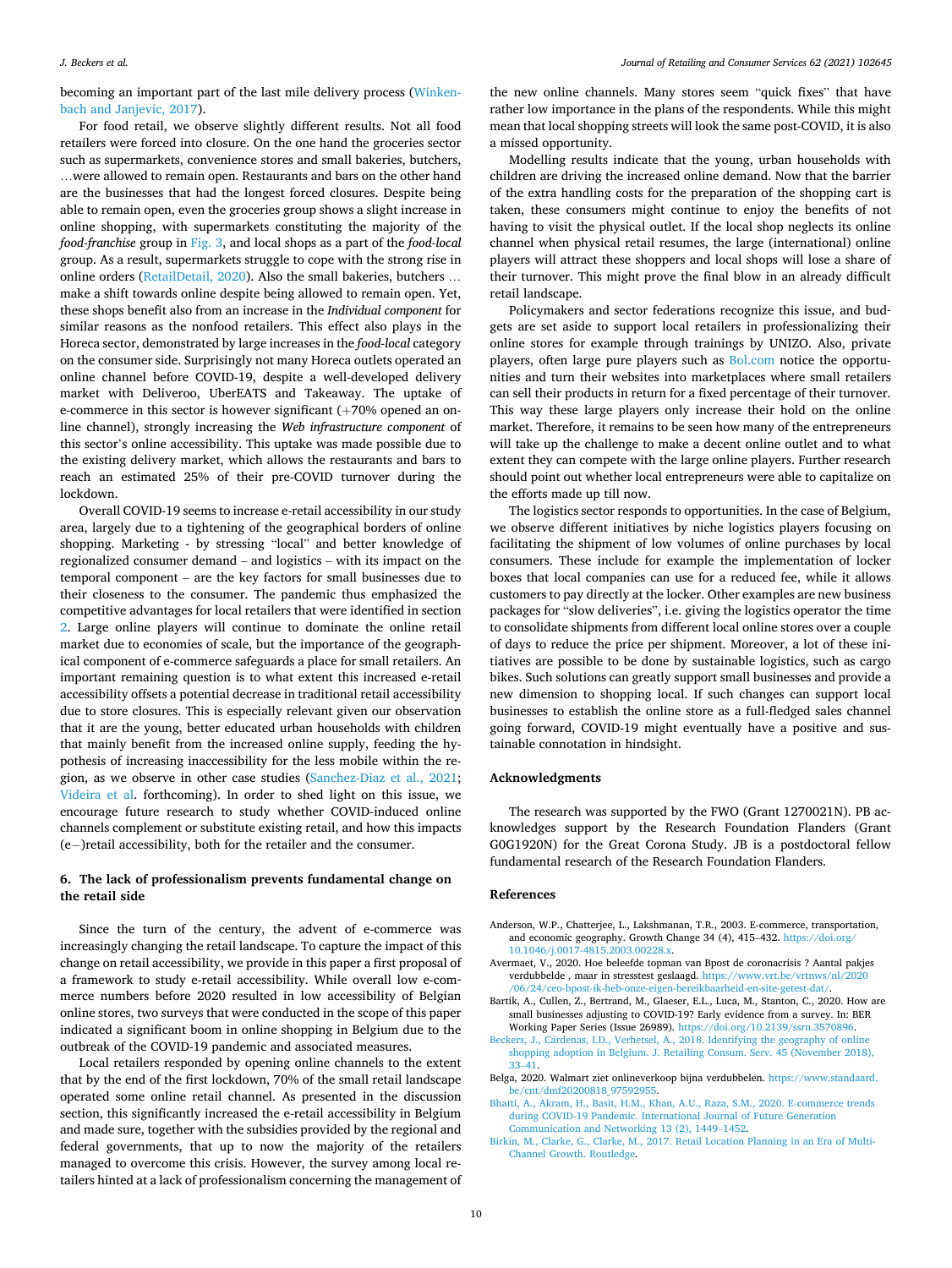- <span id="page-10-0"></span>Bollweg, L., Lackes, R., Siepermann, M., Weber, P., 2020. Drivers and barriers of the digitalization of local owner operated retail outlets. J. Small Bus. Enterpren. 32 (2), 173–201. [https://doi.org/10.1080/08276331.2019.1616256.](https://doi.org/10.1080/08276331.2019.1616256)
- Boschma, R.A., Weltevreden, J.W.J., 2008. An evolutionary perspective on Internet adoption by retailers in The Netherlands. Environ. Plann. 40 (9), 2222–2237. [https://doi.org/10.1068/a3972.](https://doi.org/10.1068/a3972)
- Brynjolfsson, E., Hu, Y.J., Rahman, M.S., 2013. Competing in the age of omnichannel retailing brought to you by. Int. J. Electron. Commer. 18 (4), 5–16. [http://www.ta](http://www.tandfonline.com/doi/full/10.2753/JEC1086-4415180400) [ndfonline.com/doi/full/10.2753/JEC1086-4415180400.](http://www.tandfonline.com/doi/full/10.2753/JEC1086-4415180400)
- [Cairncross, F., 2001. The Death of Distance: How the Communications Revolution Is](http://refhub.elsevier.com/S0969-6989(21)00211-3/sref11)  [Changing Our Lives. Harvard Business Press](http://refhub.elsevier.com/S0969-6989(21)00211-3/sref11).
- [Cant, J., 2019. Food Inaccessibility in Flanders: Identifying Spatial Mismatches between](http://refhub.elsevier.com/S0969-6989(21)00211-3/sref12)  [Retail and Residential Patterns. Universiteit Antwerpen](http://refhub.elsevier.com/S0969-6989(21)00211-3/sref12).
- Cappelli, A., Cini, E., 2020. Will the COVID-19 pandemic make us reconsider the relevance of short food supply chains and local productions? Trends Food Sci. Technol. 99, 566–567. [https://doi.org/10.1016/j.tifs.2020.03.041.](https://doi.org/10.1016/j.tifs.2020.03.041) Elsevier Ltd.
- Cárdenas, I.D., Dewulf, W., Vanelslander, T., Smet, C., Beckers, J., 2017. The e-commerce parcel delivery market and the implications of home B2C deliveries vs pick-up points. Int. J. Transp. Econ. 44 (2), 235–256. [https://doi.org/10.1016/j.](https://doi.org/10.1016/j.rtbm.2017.07.006) [rtbm.2017.07.006.](https://doi.org/10.1016/j.rtbm.2017.07.006)
- Caro, F., Kök, A.G., Martínez-De-Albéniz, V., 2020. The future of retail operations. Manuf. Serv. Oper. Manag. 22 (1), 47–58. [https://doi.org/10.1287/](https://doi.org/10.1287/msom.2019.0824) [msom.2019.0824.](https://doi.org/10.1287/msom.2019.0824)

[Christaller, W., 1933. Central Places in Southern Germany. Prentice-Hall.](http://refhub.elsevier.com/S0969-6989(21)00211-3/sref16)

- Clarke, I., Banga, S., 2010. The economic and social role of small stores: a review of UK evidence. Int. Rev. Retail Distrib. Consum. Res. 20 (2), 187–215. [https://doi.org/](https://doi.org/10.1080/09593961003701783) [10.1080/09593961003701783](https://doi.org/10.1080/09593961003701783).
- Clarke, G., Thompson, C., Birkin, M., 2015. The emerging geography of e-commerce in British retailing. Regional Studies, Regional Science 2 (1), 370–390. [https://doi.org/](https://doi.org/10.1080/21681376.2015.1054420)  [10.1080/21681376.2015.1054420.](https://doi.org/10.1080/21681376.2015.1054420)
- Comeos, 2020. Corona geeft e-commerce duwtje in de rug. [https://www.comeos.be/pr](https://www.comeos.be/pressrelease/343767/Corona-geeft-e-commerce-duwtje-in-de-rug) [essrelease/343767/Corona-geeft-e-commerce-duwtje-in-de-rug.](https://www.comeos.be/pressrelease/343767/Corona-geeft-e-commerce-duwtje-in-de-rug)
- Dannenberg, P., Fuchs, M., Riedler, T., Wiedemann, C., 2020. Digital transition by COVID-19 pandemic? The German food online retail. Tijdschr. Econ. Soc. Geogr. 111 (3), 543–560.<https://doi.org/10.1111/tesg.12453>.
- De Schamphelaere, J., 2020. Corona Brengt HelloFresh Op Topsnelheid. [https://www.](https://www.tijd.be/ondernemen/voeding-drank/hellofresh-op-topsnelheid-door-coronavirus/10244517.html) [tijd.be/ondernemen/voeding-drank/hellofresh-op-topsnelheid-door-coronavir](https://www.tijd.be/ondernemen/voeding-drank/hellofresh-op-topsnelheid-door-coronavirus/10244517.html)  [us/10244517.html.](https://www.tijd.be/ondernemen/voeding-drank/hellofresh-op-topsnelheid-door-coronavirus/10244517.html)
- Deckmyn, D., 2020. En de winnaar van de lockdown is …. [https://www.standaard.](https://www.standaard.be/cnt/dmf20200423_04932807)  [be/cnt/dmf20200423\\_04932807.](https://www.standaard.be/cnt/dmf20200423_04932807)
- Dennis, C., Marsland, D., Cockett, T., 2002. Central place practice: shopping centre attractiveness measures, hinterland boundaries and the UK retail hierarchy. J. Retailing Consum. Serv. 9 (4), 185–199. [https://doi.org/10.1016/S0969-6989](https://doi.org/10.1016/S0969-6989(01)00021-2) [\(01\)00021-2](https://doi.org/10.1016/S0969-6989(01)00021-2).
- Dolega, L., Lord, A.L., 2020. Exploring the geography of retail decline: a case study of the Liverpool City Region. Cities 96, 102456. [https://doi.org/10.1016/j.](https://doi.org/10.1016/j.cities.2019.102456) [cities.2019.102456.](https://doi.org/10.1016/j.cities.2019.102456)
- Ecommerce News, 2020. 24% of Ecommerce in Europe Is Cross-Border. [https://ecommer](https://ecommercenews.eu/24-of-ecommerce-in-europe-is-cross-border/)  [cenews.eu/24-of-ecommerce-in-europe-is-cross-border/.](https://ecommercenews.eu/24-of-ecommerce-in-europe-is-cross-border/)
- Eger, L., Komárková, L., Egerová, D., Mičík, M., 2021. The effect of COVID-19 on consumer shopping behaviour: generational cohort perspective. J. Retailing Consum. Serv. 61, 102542.<https://doi.org/10.1016/j.jretconser.2021.102542>.
- El-Adly, M.I., 2007. Shopping malls attractiveness: a segmentation approach. Int. J. Retail Distrib. Manag. 35 (11), 936–950. [https://doi.org/10.1108/](https://doi.org/10.1108/09590550710828245)  [09590550710828245.](https://doi.org/10.1108/09590550710828245)
- Eurostat, 2019. Digital Economy and Society Statistics Households and Individuals. [htt](https://bit.ly/2UM59wy)  [ps://bit.ly/2UM59wy.](https://bit.ly/2UM59wy)
- Eurostat, 2020a. E-commerce Statistics in the European Union. [https://ec.europa.](https://ec.europa.eu/eurostat/statistics-explained/index.php/E-commerce_statistics#Cross-border_web_sales_within_the_EU_not_fully_exploited_by_enterprises)  [eu/eurostat/statistics-explained/index.php/E-commerce\\_statistics#Cross-border](https://ec.europa.eu/eurostat/statistics-explained/index.php/E-commerce_statistics#Cross-border_web_sales_within_the_EU_not_fully_exploited_by_enterprises)  web sales within the EU not fully exploited by enterprises.
- Eurostat, 2020b. Impact of Covid-19 Crisis on Retail Trade Statistics Explained. [https:](https://ec.europa.eu/eurostat/statistics-explained/index.php?title=Impact_of_Covid-19_crisis_on_retail_trade)  [//ec.europa.eu/eurostat/statistics-explained/index.php?title](https://ec.europa.eu/eurostat/statistics-explained/index.php?title=Impact_of_Covid-19_crisis_on_retail_trade)=Impact\_of\_Covi d-19 crisis on retail trade.
- Eurostat, 2020c. Quarterly National Accounts. [https://ec.europa.eu/eurostat/data/data](https://ec.europa.eu/eurostat/data/database) [base.](https://ec.europa.eu/eurostat/data/database)
- Ey, 2020. How COVID-19 Impacted Supply Chains and what Comes Next. [https://www.](https://www.ey.com/en_gl/supply-chain/how-covid-19-impacted-supply-chains-and-what-comes-next)  [ey.com/en\\_gl/supply-chain/how-covid-19-impacted-supply-chains-and-what-co](https://www.ey.com/en_gl/supply-chain/how-covid-19-impacted-supply-chains-and-what-comes-next)  [mes-next.](https://www.ey.com/en_gl/supply-chain/how-covid-19-impacted-supply-chains-and-what-comes-next)
- Farag, S., Weltevreden, J.W.J., van Rietbergen, T., Dijst, M., van Oort, F., 2006. Eshopping in The Netherlands: does geography matter? Environ. Plann. Plann. Des. 33 (1), 59–74. [https://doi.org/10.1068/b31083.](https://doi.org/10.1068/b31083)
- 2Flow, 2017. The On-Demand Economy: I Want it All, and I Want it Now!. [https://bit.](https://bit.ly/2E3axWC) [ly/2E3axWC](https://bit.ly/2E3axWC).
- Frenken, K., Schor, J., 2017. Putting the sharing economy into perspective. Environmental Innovation and Societal Transitions 23, 3–10. [https://doi.org/](https://doi.org/10.1016/j.eist.2017.01.003)  [10.1016/j.eist.2017.01.003](https://doi.org/10.1016/j.eist.2017.01.003).
- Gessner, G.H., Snodgrass, C.R., 2015. Designing e-commerce cross-border distribution networks for small and medium-size enterprises incorporating Canadian and U.S. trade incentive programs. Research in Transportation Business and Management 16, 84–94. [https://doi.org/10.1016/j.rtbm.2015.07.005.](https://doi.org/10.1016/j.rtbm.2015.07.005)
- Geurs, K.T., van Wee, B., 2004. Accessibility evaluation of land-use and transport strategies: review and research directions. J. Transport Geogr. 12 (2), 127–140. [https://doi.org/10.1016/j.jtrangeo.2003.10.005.](https://doi.org/10.1016/j.jtrangeo.2003.10.005)
- Gevaers, R., 2020. Is the Coronacrisis the End of Cheap Last Mile Parcel Flows. [https](https://blog.uantwerpen.be/business-economics/is-the-coronacrisis-the-beginning-of-the-end-of-the-cheap-last-mile-parcel-flows/) [://blog.uantwerpen.be/business-economics/is-the-coronacrisis-the-beginning](https://blog.uantwerpen.be/business-economics/is-the-coronacrisis-the-beginning-of-the-end-of-the-cheap-last-mile-parcel-flows/)[of-the-end-of-the-cheap-last-mile-parcel-flows/](https://blog.uantwerpen.be/business-economics/is-the-coronacrisis-the-beginning-of-the-end-of-the-cheap-last-mile-parcel-flows/).
- Gevaers, R., Dewulf, W., 2020. Will We Still Shop Online at AliExpress and Wish after Corona. [https://blog.uantwerpen.be/business-economics/will-we-still-shop-online](https://blog.uantwerpen.be/business-economics/will-we-still-shop-online-at-the-chinese-aliexpress-en-wish-after-corona/)[at-the-chinese-aliexpress-en-wish-after-corona/](https://blog.uantwerpen.be/business-economics/will-we-still-shop-online-at-the-chinese-aliexpress-en-wish-after-corona/).
- Gevelber, L., 2017. Micro-Moments Now: 3 new consumer behaviors playing out in Google search data. Think With Google. [https://www.thinkwithgoogle.com/co](https://www.thinkwithgoogle.com/consumer-insights/micro-moments-consumer-behavior-expectations/?utm_medium=email&utm_source=promo&utm_team=twg-us&utm_campaign=20170810-twg-micro-moments-email-A1-&utm_content=cta&mkt_tok=eyJpIjoiT0RKaFltSXhOekUzTkdWaSIsInQ) [nsumer-insights/micro-moments-consumer-behavior-expectations/?utm\\_medium](https://www.thinkwithgoogle.com/consumer-insights/micro-moments-consumer-behavior-expectations/?utm_medium=email&utm_source=promo&utm_team=twg-us&utm_campaign=20170810-twg-micro-moments-email-A1-&utm_content=cta&mkt_tok=eyJpIjoiT0RKaFltSXhOekUzTkdWaSIsInQ) =email&utm\_source=promo&utm\_team=twg-us&[utm\\_campaign](https://www.thinkwithgoogle.com/consumer-insights/micro-moments-consumer-behavior-expectations/?utm_medium=email&utm_source=promo&utm_team=twg-us&utm_campaign=20170810-twg-micro-moments-email-A1-&utm_content=cta&mkt_tok=eyJpIjoiT0RKaFltSXhOekUzTkdWaSIsInQ)=20170810-tw [g-micro-moments-email-A1-](https://www.thinkwithgoogle.com/consumer-insights/micro-moments-consumer-behavior-expectations/?utm_medium=email&utm_source=promo&utm_team=twg-us&utm_campaign=20170810-twg-micro-moments-email-A1-&utm_content=cta&mkt_tok=eyJpIjoiT0RKaFltSXhOekUzTkdWaSIsInQ)&utm\_content=cta&mkt\_tok=eyJpIjoiT0RKaFltSXhOe [kUzTkdWaSIsInQ.](https://www.thinkwithgoogle.com/consumer-insights/micro-moments-consumer-behavior-expectations/?utm_medium=email&utm_source=promo&utm_team=twg-us&utm_campaign=20170810-twg-micro-moments-email-A1-&utm_content=cta&mkt_tok=eyJpIjoiT0RKaFltSXhOekUzTkdWaSIsInQ)
- Goddard, E., 2020. The impact of COVID-19 on food retail and food service in Canada: preliminary assessment. Can. J. Agric. Econ. 68 (2), 157-161. [https://doi.org/](https://doi.org/10.1111/cjag.12243) [10.1111/cjag.12243](https://doi.org/10.1111/cjag.12243).
- Grashuis, J., Skevas, T., Segovia, M.S., 2020. Grocery shopping preferences during the COVID-19 pandemic. Sustainability 12 (13), 5369. [https://doi.org/10.3390/](https://doi.org/10.3390/su12135369)
- [su12135369](https://doi.org/10.3390/su12135369).<br>Grewal, D., Roggeveen, A.L., Nordfält, J., 2017. The future of retailing. J. Retailing 93 (1), 1–6. <https://doi.org/10.1016/j.jretai.2016.12.008>.
- Hagberg, J., Sundstrom, M., Egels-Zandén, N., 2016. The digitalization of retailing: an exploratory framework. Int. J. Retail Distrib. Manag. 44 (7), 694–712. [https://doi.](https://doi.org/10.1108/IJRDM-09-2015-0140) [org/10.1108/IJRDM-09-2015-0140.](https://doi.org/10.1108/IJRDM-09-2015-0140)
- Hagberg, J., Jonsson, A., Egels-Zandén, N., 2017. Retail digitalization: implications for physical stores. J. Retailing Consum. Serv. 39 (August), 264–269. [https://doi.org/](https://doi.org/10.1016/j.jretconser.2017.08.005) [10.1016/j.jretconser.2017.08.005](https://doi.org/10.1016/j.jretconser.2017.08.005).
- Herhausen, D., Binder, J., Schoegel, M., Herrmann, A., 2015. Integrating bricks with clicks: retailer-level and channel-level outcomes of online-offline channel integration. J. Retailing 91 (2), 309–325. [https://doi.org/10.1016/j.](https://doi.org/10.1016/j.jretai.2014.12.009)  [jretai.2014.12.009](https://doi.org/10.1016/j.jretai.2014.12.009).
- Hood, N., Urquhart, R., Newing, A., Heppenstall, A., 2020. Sociodemographic and spatial disaggregation of e-commerce channel use in the grocery market in Great Britain. J. Retailing Consum. Serv. 55, 102076. [https://doi.org/10.1016/j.](https://doi.org/10.1016/j.jretconser.2020.102076)  [jretconser.2020.102076.](https://doi.org/10.1016/j.jretconser.2020.102076)
- Huff, D.L., 1963. A probabilistic analysis of shopping center trade areas. Land Econ. 39 (1), 81. [https://doi.org/10.2307/3144521.](https://doi.org/10.2307/3144521)
- Jaconi, M., 2014. The "On-Demand Economy" Is Revolutionizing Consumer Behavior Here's How. Business Insider. [https://www.businessinsider.com/the-on-demand-eco](https://www.businessinsider.com/the-on-demand-economy-2014-7?international=true&r=US&IR=T)  [nomy-2014-7?international](https://www.businessinsider.com/the-on-demand-economy-2014-7?international=true&r=US&IR=T)=true&r=US&IR=T.
- Kirby-Hawkins, E., Birkin, M., Clarke, G., 2019. An investigation into the geography of corporate e-commerce sales in the UK grocery market. Environment and Planning B: Urban Analytics and City Science 46 (6), 1148–1164. [https://doi.org/10.1177/](https://doi.org/10.1177/2399808318755147)  [2399808318755147.](https://doi.org/10.1177/2399808318755147)
- Laato, S., Islam, A.K.M.N., Farooq, A., Dhir, A., 2020. Unusual purchasing behavior during the early stages of the COVID-19 pandemic: the stimulus-organism-response approach. J. Retailing Consum. Serv. 57, 102224. [https://doi.org/10.1016/j.](https://doi.org/10.1016/j.jretconser.2020.102224)  iretconser.2020.10222
- Lakshmanan, J.R., Hansen, W.G., 1965. A retail market potential model. J. Am. Plann. Assoc. 31 (2), 134–143. <https://doi.org/10.1080/01944366508978155>.
- Lendle, A., Olarreaga, M., Schropp, S., Vézina, P.-L., 2016. There goes gravity: eBay and the death of distance. Econ. J. 126 (591), 406–441. [https://doi.org/10.1111/](https://doi.org/10.1111/ecoj.12286)  [ecoj.12286.](https://doi.org/10.1111/ecoj.12286)
- Lewis, R., Cockrill, A., 2002. Going global remaining local: the impact of e-commerce on small retail firms in Wales. Int. J. Inf. Manag. 22 (3), 195–209. [https://doi.org/](https://doi.org/10.1016/S0268-4012(02)00005-1)  [10.1016/S0268-4012\(02\)00005-1.](https://doi.org/10.1016/S0268-4012(02)00005-1)

Li, J., Hallsworth, A.G., Coca-Stefaniak, J.A., 2020. Changing grocery shopping behaviours among Chinese consumers at the outset of the COVID-19 outbreak. Tijdschr. Econ. Soc. Geogr. 111 (3), 574–583. [https://doi.org/10.1111/tesg.12420.](https://doi.org/10.1111/tesg.12420)

- [Lord, D.J., Guy, C.M., 1999. Retail location analysis. In: Applied Geography: Principles](http://refhub.elsevier.com/S0969-6989(21)00211-3/sref56)  [and Practise. Routledge, London, pp. 450](http://refhub.elsevier.com/S0969-6989(21)00211-3/sref56)–462.
- Luke, R., 2020. The impact of COVID-2019 on transport in South Africa. Journal of Transport and Supply Chain Management 14, 1–5. [https://doi.org/10.4102/jtscm.](https://doi.org/10.4102/jtscm.v14i0.545) [v14i0.545](https://doi.org/10.4102/jtscm.v14i0.545). AOSIS (pty) Ltd.
- Luyten, S., Van Hecke, E., 2007. De Belgische Stadsgewesten 2001. [https://bit.](https://bit.ly/2SoRE8z) [ly/2SoRE8z.](https://bit.ly/2SoRE8z)
- [McGoldrick, P.J., Thompson, M.G., 1992. Regional Shopping Centres: Out-Of-Town](http://refhub.elsevier.com/S0969-6989(21)00211-3/sref59) versus In*-Town*[. Aldershot](http://refhub.elsevier.com/S0969-6989(21)00211-3/sref59).
- Melero, I., Javier Sese, F., Verhoef, P.C., 2016. Recasting the customer experience in today's omni-channel environment. Universia Bus. Rev. 50, 18–37. [https://doi.org/](https://doi.org/10.3232/UBR.2016.V13.N2.01)  [10.3232/UBR.2016.V13.N2.01.](https://doi.org/10.3232/UBR.2016.V13.N2.01)
- Morrill, R., 1987. The structure of shopping in a metropolis. Urban Geogr. 8 (2), 97–128. [https://doi.org/10.2747/0272-3638.8.2.97.](https://doi.org/10.2747/0272-3638.8.2.97)
- Neal, Z.P., 2011. From central places to network bases: a transition in the U.S. Urban hierarchy, 1900–2000. City &Community 10 (1), 49–75. [https://doi.org/10.1111/](https://doi.org/10.1111/j.1540-6040.2010.01340.x)  [j.1540-6040.2010.01340.x.](https://doi.org/10.1111/j.1540-6040.2010.01340.x)
- Newing, A., Clarke, G.P., Clarke, M., 2015. Developing and applying a disaggregated retail location model with extended retail demand estimations. Geogr. Anal. 47 (3), 219–239. <https://doi.org/10.1111/gean.12052>.
- Oecd, 2020. COVID-19 and the Retail Sector: Impact and Policy Responses. [http://www.](http://www.oecd.org/coronavirus/policy-responses/covid-19-and-the-retail-sector-impact-and-policy-responses-371d7599/)  [oecd.org/coronavirus/policy-responses/covid-19-and-the-retail-sector-impact-and](http://www.oecd.org/coronavirus/policy-responses/covid-19-and-the-retail-sector-impact-and-policy-responses-371d7599/)[policy-responses-371d7599/.](http://www.oecd.org/coronavirus/policy-responses/covid-19-and-the-retail-sector-impact-and-policy-responses-371d7599/)
- Pantano, E., Pizzi, G., Scarpi, D., Dennis, C., 2020. Competing during a pandemic? Retailers' ups and downs during the COVID-19 outbreak. J. Bus. Res. 116, 209–213. <https://doi.org/10.1016/j.jbusres.2020.05.036>.
- Quinn, B., McKitterick, L., McAdam, R., Brennan, M., 2013. Innovation in small-scale retailing. Int. J. Enterpren. Innovat. 14 (2), 81–93. [https://doi.org/10.5367/](https://doi.org/10.5367/ijei.2013.0111) [ijei.2013.0111.](https://doi.org/10.5367/ijei.2013.0111)